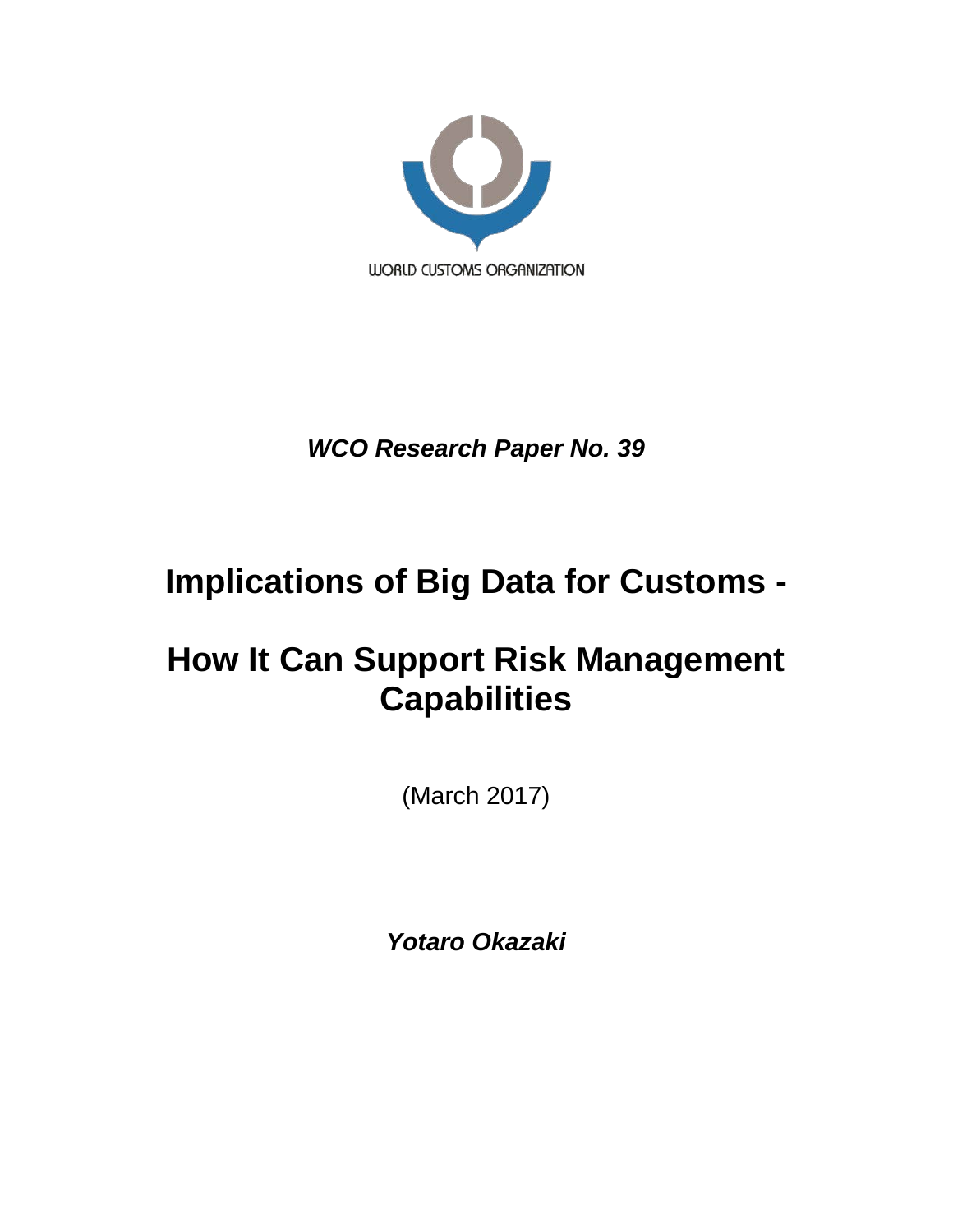### **Abstract**

The purpose of this paper is to discuss the implications of Big Data for Customs, particularly in terms of risk management. To ensure that better informed and smarter decisions are taken, some Customs administrations have already embarked on big data initiatives, leveraging the power of analytics, ensuring the quality of data (regarding cargos, shipments and conveyances), and widening the scope of data they could use for analytical purposes. This paper illustrates these initiatives based on the information shared by five Customs administrations: Canada Border Services Agency (CBSA); Customs and Excise Department, Hong Kong, China ('Hong Kong China Customs); New Zealand Customs Service ('New Zealand Customs'); Her Majesty's Revenue and Customs (HMRC), the United Kingdom; and U.S. Customs and Border Protection (USCBP).

### **Key words**

Customs, Big Data, Risk Management, Analytics

### **Acknowledgements**

This paper was written by Yotaro Okazaki of the WCO's Research Unit.

### **Disclaimer**

The WCO Research Paper Series disseminates the findings of work in progress to encourage the exchange of ideas about Customs issues. The views and opinions presented in this paper are those of the author and do not necessarily reflect the views or policies of the WCO or WCO Members.

### **Note**

All WCO Research Papers are available on the WCO public website: [www.wcoomd.org.](http://www.wcoomd.org/) The author may be contacted via [research@wcoomd.org.](mailto:research@wcoomd.org)

Copyright © 2017 World Customs Organization. All rights reserved. Requests and enquiries concerning translation, reproduction and adaptation rights should be addressed to copyright@wcoomd.org.

-----------------------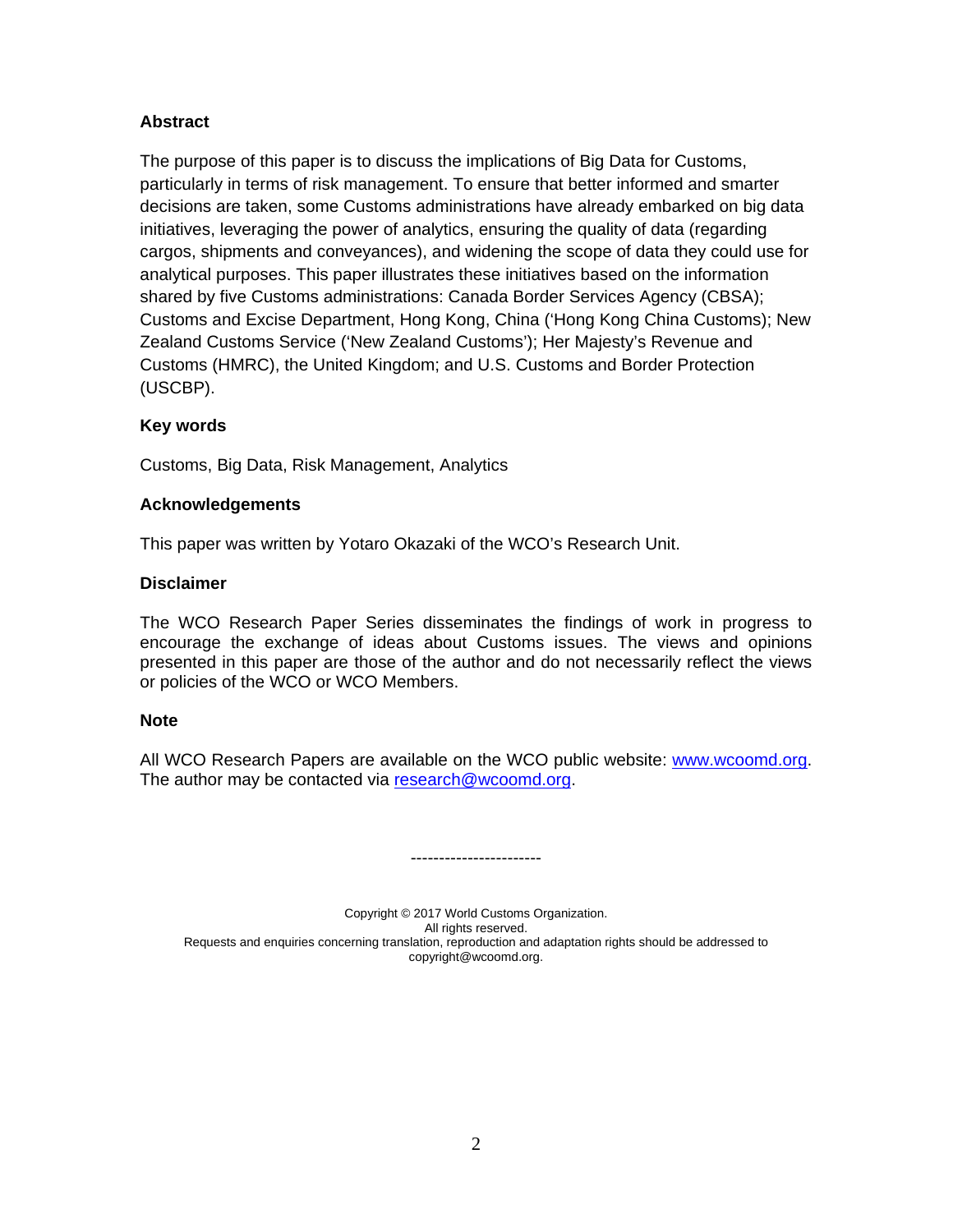### **I. Introduction**

The term 'Big Data' embraces a broad category of data or datasets that, in order to be fully exploited, require advanced technologies to be used in parallel. Many big data applications have the potential to optimize organizations' performance, including the optimal allocation of human or financial resources in a manner that maximizes outputs.

Nowadays businesses deal with a large amount of data collected through interactions with current or potential customers, in an effort to raise their operational efficiency and expand the market frontier. With respect to e-commerce, online retailers have continually updated and analysed the data concerning consumers' behaviour, trying to uncover latent consumption propensity – the information used to figure out what they should merchandise and how. Armed with these data, they have been able to assess risks in terms of consumer credit to minimize their potential loss in revenue. Widespread use of communication devices has significantly boosted the volume of transactions involving online sale of consumer goods, while simultaneously boosting the frequency and volume of 'B to C' data transmissions.

With the prevalence of electronic devices connected to the Internet (e.g. smartphones, tablets, smart TVs, wearables, and in-vehicle infotainment devices), big data exists almost everywhere today. Social media generates huge data every second, the only way to arrest this traffic would be if the countless users stopped delivering, sharing or posting everything from text messages to recorded videos over the Internet at once. The Internet of Things technology has incorporated many kinds of physical goods (e.g. home appliances, security cameras and garbage containers) into the big data applications. Where trade in goods is concerned, stakeholders such as manufactures, shippers and logistics operators have focused on ensuring that the vast array of data raging from personal transaction history to the location of containerized goods can be put to practical use, with a view to providing quality service and enhancing the connectivity to be reflected in the supply chain.

The purpose of this paper is to discuss the implications of the aforementioned big data for Customs, particularly in terms of risk management. To ensure that better informed and smarter decisions are taken, some Customs administrations have already embarked on big data initiatives, leveraging the power of analytics, ensuring the quality of data (regarding cargos, shipments and conveyances), and widening the scope of data they could use for analytical purposes. This paper illustrates these initiatives based on the information shared by five Customs administrations: Canada Border Services Agency (CBSA); Customs and Excise Department, Hong Kong, China ('Hong Kong China Customs); New Zealand Customs Service ('New Zealand Customs'); Her Majesty's Revenue and Customs (HMRC), the United Kingdom; and U.S. Customs and Border Protection (USCBP).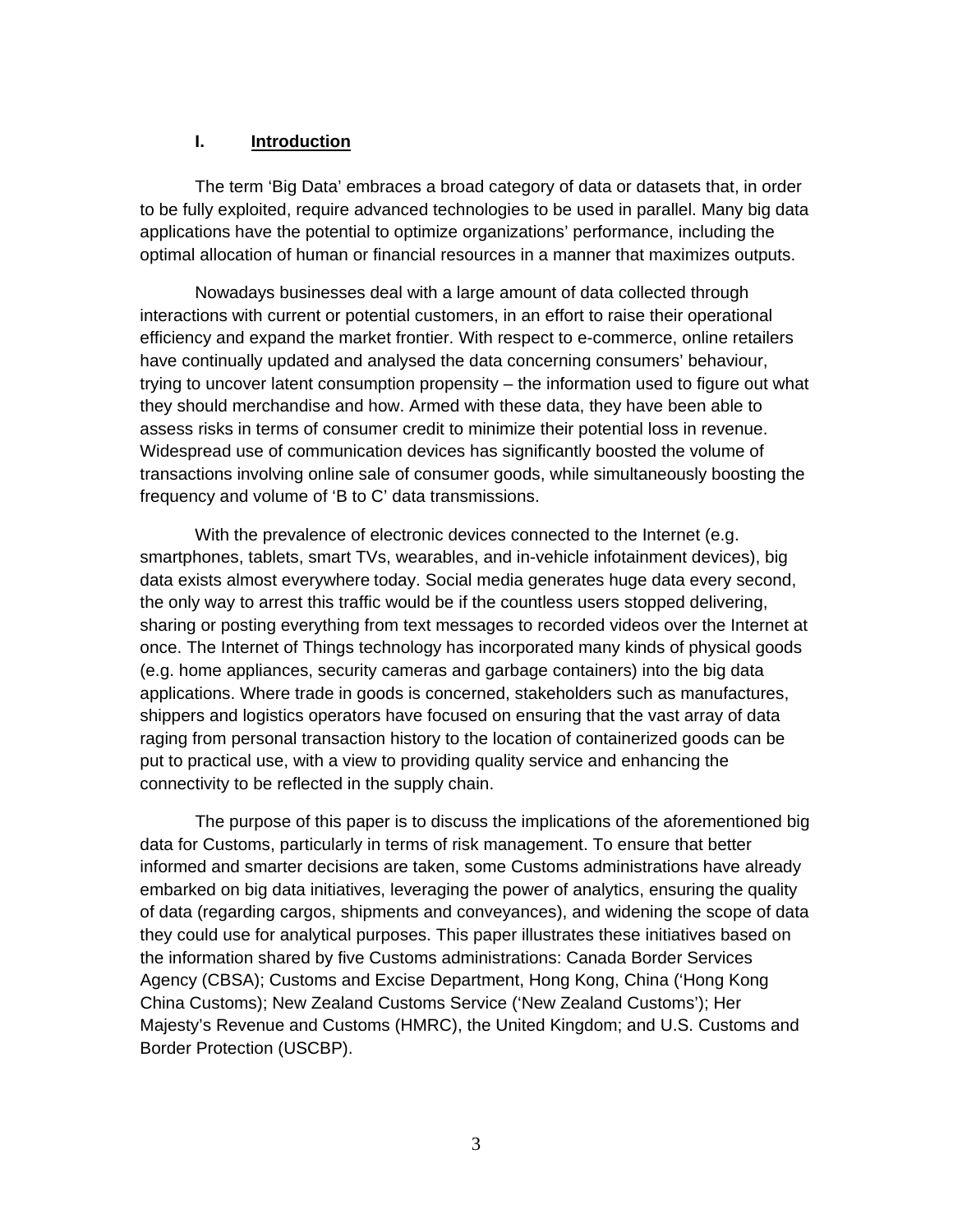### **II. Understanding Big Data**

Big data entails huge datasets which are considered 'too big' to complete the necessary work within an acceptable waiting time by relying on traditional data management and processing models. Although such a description is often associated with the concept, there is no single agreed definition of 'Big Data'<sup>[1](#page-0-0)</sup>. It is, however, interesting to note that the term was characterized by Gartner<sup>[2](#page-3-0)</sup> as "high-volume, highvelocity and/or high-variety information assets that demand cost-effective, innovative forms of information processing that enable enhanced insight, decision making, and process automation."<sup>[3](#page-3-1)</sup> This explains in a concise manner several data-specific features, often referred to as the "3-Vs" of big data: volume, velocity, and variety.

Volume usually denotes the size and scale of individual datasets, while often referring to the aggregate amount of data on earth. One study demonstrated that in 2012, approximately 2.8 zettabytes (ZB) of data were created and replicated, projecting the volume to reach [4](#page-3-2)4 ZB by 2020<sup>4</sup>. Velocity is considered to include both speed and frequency with which data can be created, updated and processed. Variety is somewhat synonymous with diversity in that data can be diverse in format, semantics, origin and medium. Indeed, big data can be obtained from a wide variety of sources, and it is said that at least eighty percent of corporate (or business-relevant) data are unstructured $^5\!$  $^5\!$  $^5\!$ .

# **Box 1. The "3-Vs" of Big Data**

### **Volume**

| $\bullet$ | From 2005 to 2020, the digital universe will grow by a factor of 300, from 130<br>exabytes (EB) to 40,000 EB, or 40 trillion gigabytes (more than 5,200 gigabytes for<br>every man, woman and child in 2020). Until 2020, the digital universe will about<br>double every two years <sup>6</sup> . |   |                                                  |                                             |    |          |                               |  |
|-----------|----------------------------------------------------------------------------------------------------------------------------------------------------------------------------------------------------------------------------------------------------------------------------------------------------|---|--------------------------------------------------|---------------------------------------------|----|----------|-------------------------------|--|
|           | International                                                                                                                                                                                                                                                                                      |   | International Electrotechnical Commission (IEC)- |                                             |    |          |                               |  |
|           | <b>System of Units</b>                                                                                                                                                                                                                                                                             |   | approved prefixes for binary multiples           |                                             |    |          |                               |  |
|           | (SI)                                                                                                                                                                                                                                                                                               |   |                                                  | (for data processing and data transmission) |    |          |                               |  |
|           | kilo                                                                                                                                                                                                                                                                                               | k | 10 <sup>3</sup>                                  | kibi                                        | Ki | $2^{10}$ | $= 1024$                      |  |
|           | mega                                                                                                                                                                                                                                                                                               | M | $10^6$                                           | mebi                                        | Mi | $2^{20}$ | $= 1048576$                   |  |
|           | giga                                                                                                                                                                                                                                                                                               | G | 10 <sup>9</sup>                                  | gibi                                        | Gi | $2^{30}$ | $= 1073741824$                |  |
|           | tera                                                                                                                                                                                                                                                                                               | т | $10^{12}$                                        | tebi                                        | Τi | $2^{40}$ | $= 1099511627776$             |  |
|           | peta                                                                                                                                                                                                                                                                                               | P | $10^{15}$                                        | peti                                        | Pi | $2^{50}$ | $= 1125899906842624$          |  |
|           | exa                                                                                                                                                                                                                                                                                                | F | $10^{18}$                                        | exbi                                        | Ei | $2^{60}$ | $= 1152921504606846976$       |  |
|           | zetta                                                                                                                                                                                                                                                                                              | Z | $10^{27}$                                        | zebi                                        | Ζi | $2^{70}$ | $= 1180591620717411303424$    |  |
|           | votta                                                                                                                                                                                                                                                                                              | Y | $10^{24}$                                        | yobi                                        | Yi | $2^{80}$ | $= 1208925819614629174706176$ |  |

<span id="page-3-3"></span> $\overline{5}$  Id.

<span id="page-3-4"></span> $6$  EMC (2012).

<span id="page-3-5"></span><span id="page-3-0"></span> $^1$  Cleary (2017).<br><sup>2</sup> An IT-related marketing company headquartered in Stamford, Connecticut, the United States.

<sup>&</sup>lt;sup>3</sup> Gartner – 'IT Glossary', <u>http://www.gartner.com/it-glossary/big-data</u> (last visited 7 March, 2017).<br><sup>4</sup> EMC Press Release, <u>https://www.emc.com/about/news/press/2012/20121211-01.htm</u> (last

<span id="page-3-2"></span><span id="page-3-1"></span>visited 7 March, 2017).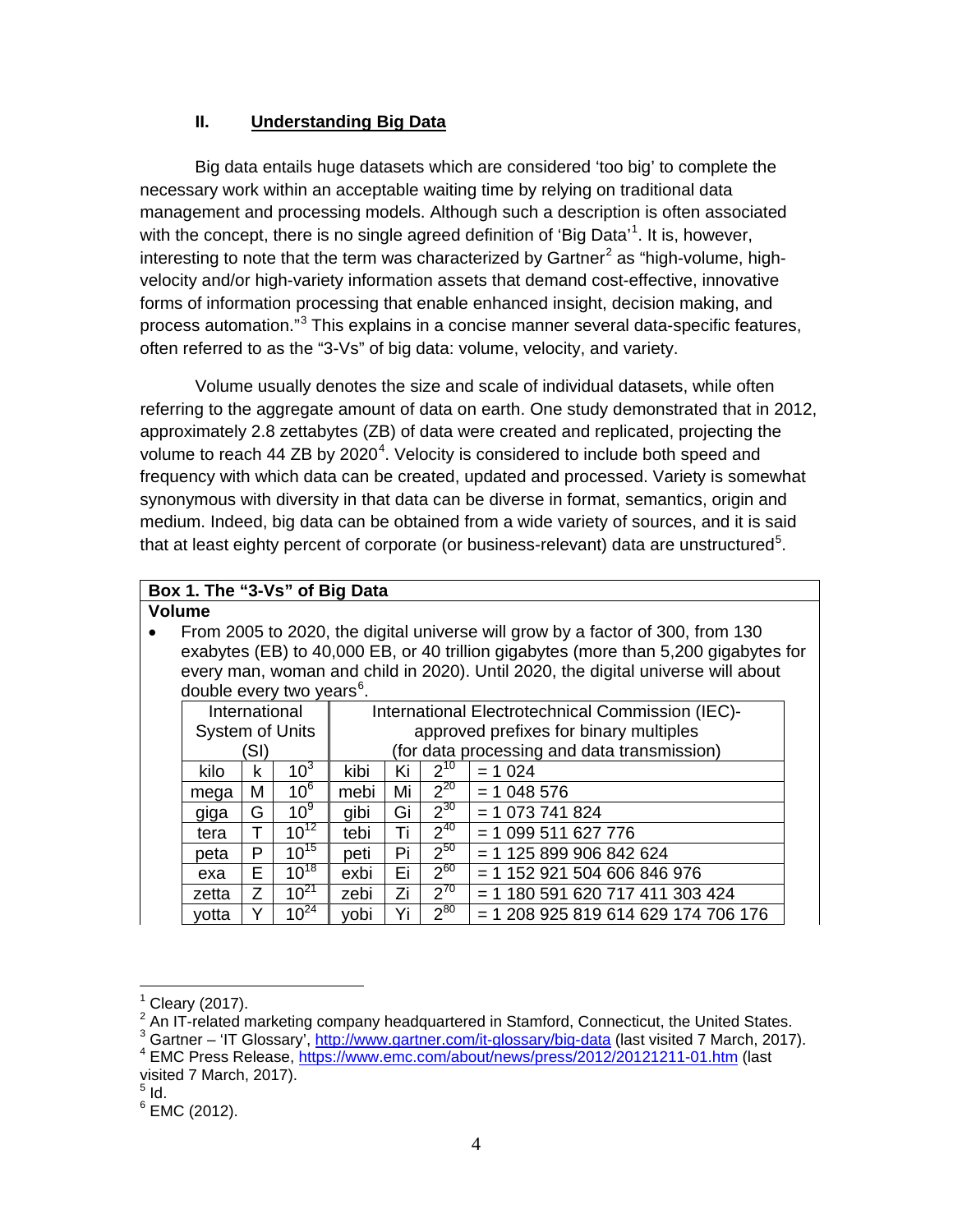- A major factor behind the expansion of the digital universe is the growth of machine- generated data, increasing from 11% of the digital universe in 2005 to over 40% in 2020<sup>[7](#page-3-5)</sup>.
- A very large contributor to the ever-expanding digital universe is the Internet of Things with sensors all over the world in all devices creating data every second<sup>[8](#page-4-0)</sup>.

# **Velocity**

- Every minute 100 hours of video is uploaded on YouTube. Every minute over 200 million emails are sent, around 20 million photos are viewed and 30,000 uploaded on Flicker, almost 300,000 tweets are sent and almost 2.5 million queries on Google are performed<sup>[9](#page-4-1)</sup>.
- The essence is an increasing speed of data production and of performance that data-driven businesses need to benefit from their data. The challenge is not just to store streams of data but to transform fast-flowing data into a resource that fosters innovation and improves decision-making processes $^{10}$ .

### **Variety**

- In the past, all data were structured, neatly fitting in columns and rows. Nowadays, 90% of the data being generated by organisations are unstructured data<sup>[11](#page-4-3)</sup> either not having any pre-defined data model or being organised in a pre-defined manner<sup>[12](#page-4-4)</sup>.
- Being able to manage and extract insights from unstructured data is essential to effective big data deployment $^{13}$ .

In addition to the above, 'veracity' (as the forth "V") is often referenced as well. It consists of conventional data that can normally be obtained from certain familiar sources and prepared to meet the needs of users. Unlike these data, big data is generally incomplete or imperfect by itself, hence uncertain or error-prone<sup>[14](#page-4-6)</sup>, and users are unlikely to suspect that their data at hand have been obtained from unreliable sources or already touched by unknown parties.

Big data can be subsumed to some extent under the Internet of Things – the networked connection of physical objects that are not computers in the classic sense. A variety of items, including household products and community facilities, have been equipped with information terminals and thus become a provider of raw or initial data, focused on their regular use, helping to facilitate certain business tasks, public or private. If such goods for everyday life were to represent themselves digitally, they would certainly add more value to the benefit and utility of their own, while transforming the physical world into one big information system $^{15}$ .

<https://www.techopedia.com/definition/28247/internet-of-things-iot> (last visited 7 March, 2017).

 $<sup>7</sup>$  Id.</sup>

 $8$  Rijmenam (2013).

<span id="page-4-2"></span><span id="page-4-1"></span><span id="page-4-0"></span> $\frac{9}{10}$  Id.<br> $\frac{10}{10}$  Adamov (2015).

<span id="page-4-5"></span>

<span id="page-4-4"></span><span id="page-4-3"></span><sup>&</sup>lt;sup>11</sup> Rijmenam (2013).<br><sup>12</sup> Gerasimou (2016).<br><sup>13</sup> Id.<br><sup>14</sup> See AAAS-FBI-UNICRI (2014), at 8.

<span id="page-4-7"></span><span id="page-4-6"></span><sup>&</sup>lt;sup>15</sup> See Techopedia, 'Internet of Things (IoT)',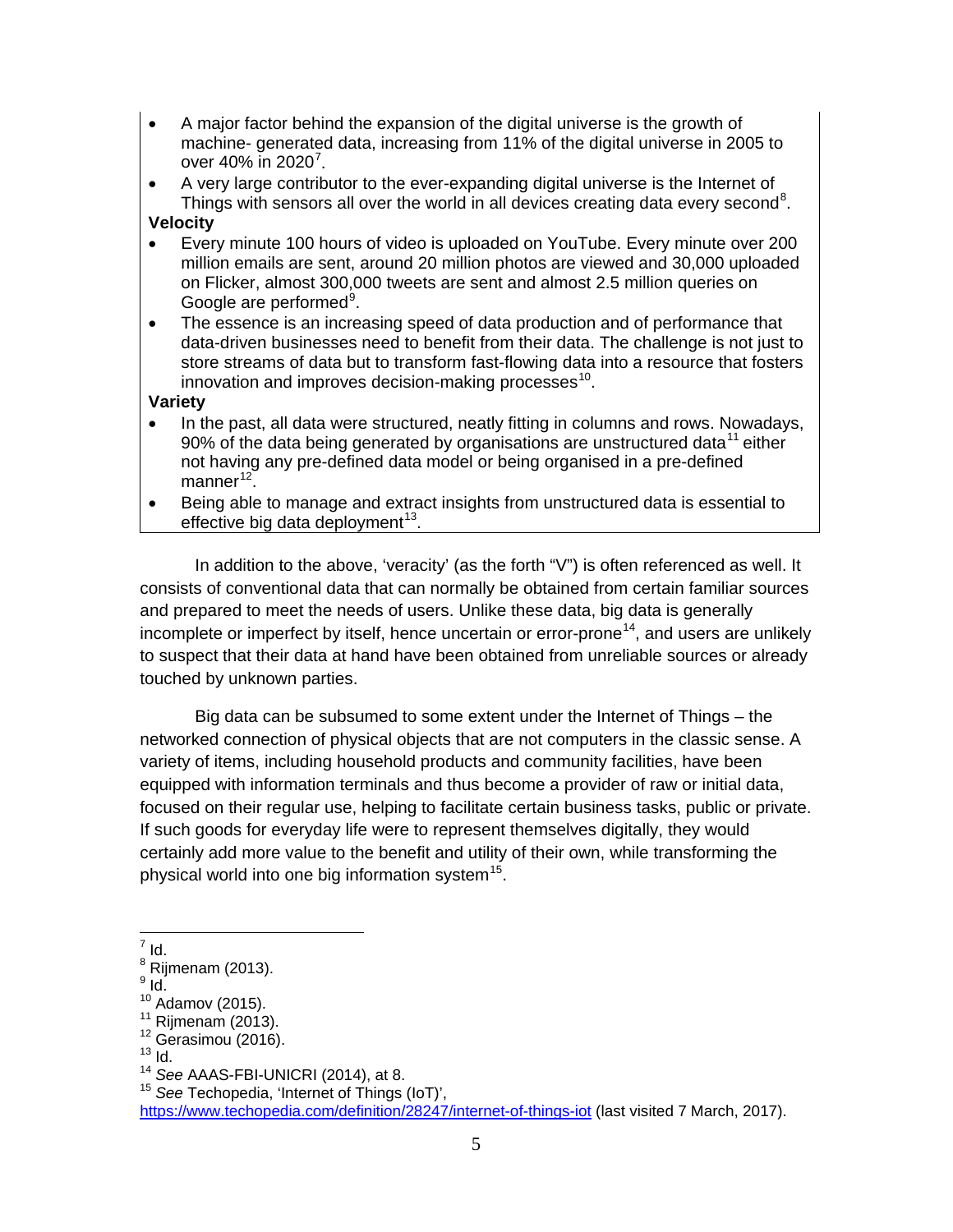Big data raises a question of whether 'small data' exists and what it is. According to one legal scholar, "[a]lmost invariably, big data expressly or implicitly precludes human storage and processing capacity – if a human can comprehend the data without computing and algorithmic assistance, it is not big data." He adds, "[a]s a result, a small data world involves things that humans can create and grasp using human judgement alone"<sup>16</sup>. Big data, therefore, does fall within the scope of data from which no one can gain any insight without certain data management capabilities, including the instruments of analytics.

To sum up, big data is anything but voluminous data, not a solution by itself. Furthermore, big data is intrinsically worthless without the applications that surround it. It is not until certain tasks requiring informed decision are identified that big data applications are shaped and put into practical use.

### **Box 2. Canada Border Services Agency (CBSA), part 1**[17](#page-5-0) **Big Data for CBSA**

- CBSA collects data from both internal and external sources. Internally collected data include closed-circuit television (CCTV) video streams. Externally, the CBSA takes advantage of open source data and external situational awareness data.
- CBSA's work on big data has mainly focused on analysing high-volume structured data, while future-facing efforts aimed at addressing complex problems are being made to align the Administration's capabilities in analytics with the broader definition of big data, including its velocity and variety.

# **III. Basics of Big Data Analysis**

Governments and private sector entities have applied big data to their respective organizational goals, expecting it to provide new knowledge, to drive value creation and to foster new business processes, well-informed decision making and potentially future developments. However, big data alone cannot generate any additional value. A noteworthy description can be seen in a recent report delivered to the US President: "Big data is big in two different senses. It is big in the quantity and variety of data that are available to be processed. And, it is big in the scale of analysis (termed "analytics") that can be applied to those data, ultimately to make inferences and draw conclusions."[18](#page-5-1) Davenport (2014) states that a sea change is required in IT attitudes and activities within large organizations. He finds it "typical to hear that 75 to 80 percent of an analyst's time is spent sourcing, cleaning, and preparing data for analysis," and adds, "[t]his is true in both companies and government organizations." Additionally, he quotes from a leader of US Defense Department's "Data to Decisions" strategic initiative: "without dramatic improvements, data volumes from next-generation sensors and the complexity of

<span id="page-5-2"></span><span id="page-5-0"></span><sup>&</sup>lt;sup>16</sup> Hu (2015), at 798<u>.</u><br><sup>17</sup> Written information provided by Canada.<br><sup>18</sup> PCAST Report (2014), at ix.

<span id="page-5-1"></span>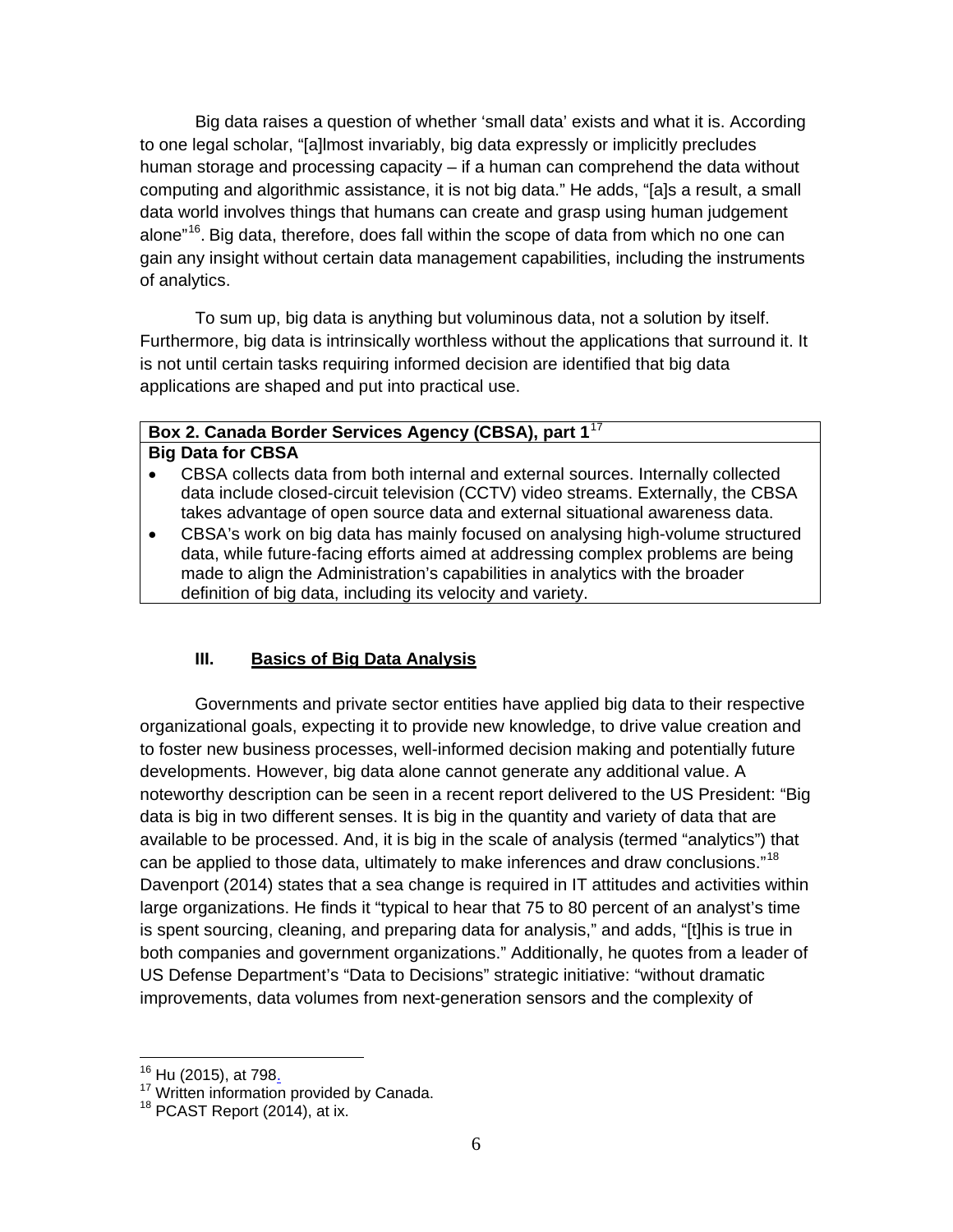integrated systems will far outpace the ability of analysts to consume it."<sup>[19](#page-5-2)</sup> It is, therefore, necessary for organizations to build in certain techniques for data analysis (e.g. text analytics, data mining, statistics, and natural language processing), as well as related capabilities in order to make available data ready for use.

Noting that big data cannot be handled and apprehended with human capacity alone, a key approach is to employ machine learning, a method of data analysis that automates analytical model building. Using algorithms<sup>[20](#page-6-0)</sup> that iteratively learn from data, machine learning allows computers to find hidden insights without being explicitly programmed where to look<sup>[21](#page-6-1)</sup>. Mayer-Schönberger and Cukier (2013) consider that big data is not about trying to let computers to 'think' as humans do, but rather about 'applying math' to huge quantities of data in order to 'infer probabilities' that, for instance, a received email is spam, certain typed words are misspelled, or a person jay-walking will make it across the street in time, affecting how an automobile's self-driving function works. Programs with such functions "perform well because they are fed with lots of data on which to base their predictions" and "are built to improve themselves over time, by keeping a tab on what are the best signals and patterns to look for as more data is fed in", the authors explain $^{22}$ .

'Machine learning' techniques are often incorporated into 'data mining' exercises; however, these terms differ in many ways. Data mining, as often considered a discovery process, revolves around analysis of a cluster of data from different perspectives, summarizing them into useful information. Machine learning is more centered around making predictions, based on certain trends and patterns that have been already identified through data analytics<sup>[23](#page-6-3)</sup>. Apart from its predictive functions, machine learning is also of use to data mining when it performs the tasks of undirected association and classification, helping to extract knowledge and meaning from the flood of data. Forms of big data vary from text message to motion picture, whether raw or organized. In view of challenges associated with mining such complex aggregations of data, the strength of machine learning algorithms does matter $^{24}$  $^{24}$  $^{24}$ .

# **IV. Policy Considerations for Big Data**

Possible applications of big data in the realm of public policy vary from tax fraud detection and prevention to threat assessment for heightened security. It is, however, necessary to inform policy makers and administrators that there are certain cross-cutting issues in this domain – for one thing, protection of privacy; for another, data security.

<span id="page-6-5"></span><span id="page-6-0"></span><sup>&</sup>lt;sup>19</sup> Davenport (2014), at 19.<br><sup>20</sup> Algorithms have already been in practical use, permeating our daily life (e.g. webpage recommendation engine, speech recognition system and self-driving car).

 $21$  SAS, 'Machine Learning: What it is & why it matters',

<span id="page-6-2"></span><span id="page-6-1"></span>[http://www.sas.com/en\\_us/insights/analytics/machine-learning.html](http://www.sas.com/en_us/insights/analytics/machine-learning.html) (last visited 7 March, 2017). <sup>22</sup> Mayer-Schönberger and Cukier (2013), at 12. <sup>23</sup> McNulty (2014). <sup>24</sup> Oberlin (2012), 10<sup>th</sup> para.

<span id="page-6-4"></span><span id="page-6-3"></span>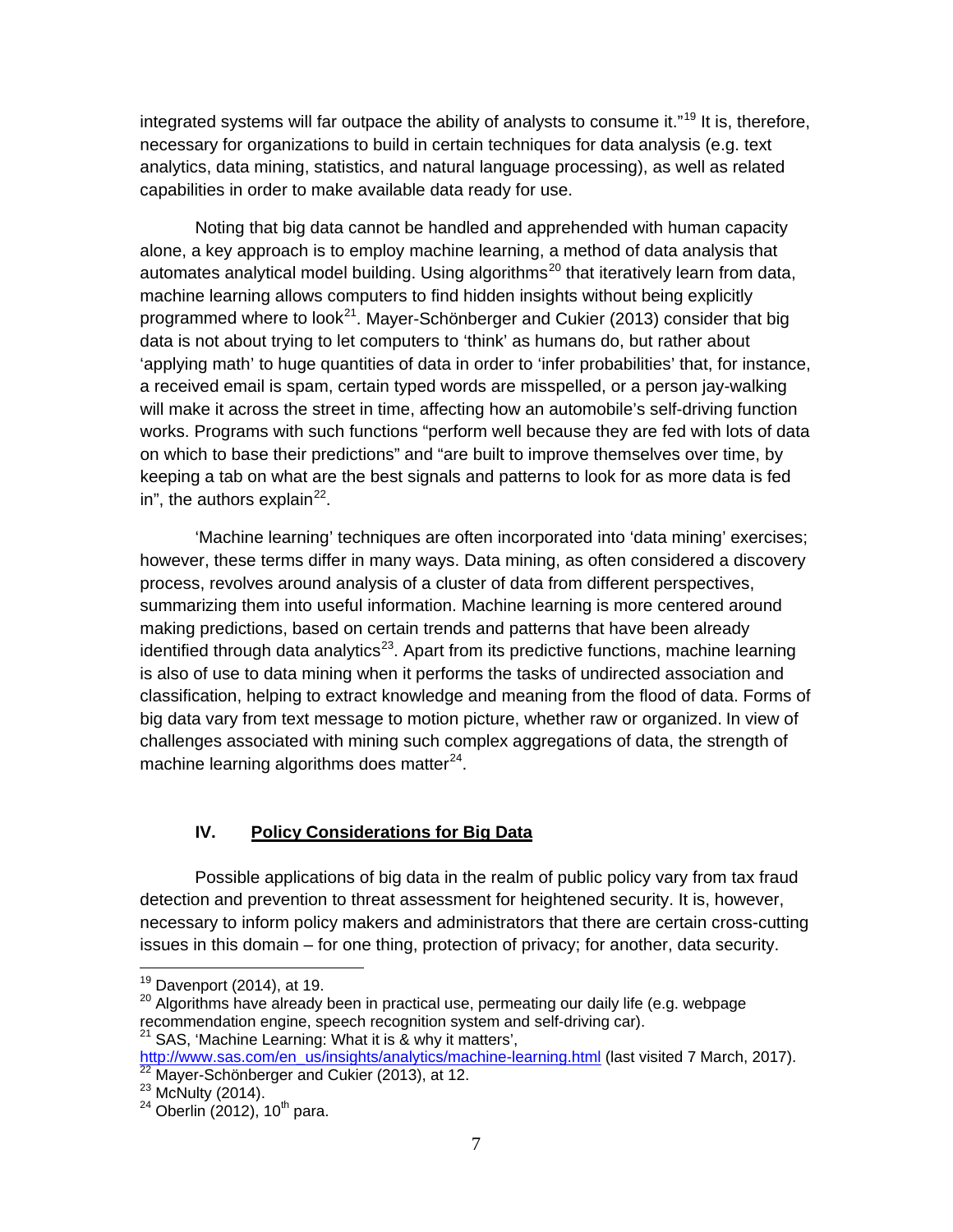Mayer-Schönberger and Cukier (2013) state, "big data allows for more surveillance of our lives while it makes some of the legal means for protecting privacy largely obsolete"; and "it also renders ineffective the core technical method of preserving anonymity"<sup>[25](#page-6-5)</sup>. A person would certainly feel uncomfortable or even scared if his or her information could be used for unknown purposes. Therefore, governments requiring data on personal identification and activities should put practical measures in place to make sure these data are used only for certain legitimate purposes and not shared by irrelevant parties. Legal arrangements (including the guidelines and/or disciplinary codes concerning the treatment of data, the obligation of confidentiality, public-private partnership, inter-governmental cooperation etc.) should be of direct relevance, and technical solutions in this regard should be explored as well. However, such privacy concerns could make it difficult for government agencies to facilitate the exchange of necessary data<sup>26</sup>.

Enhanced connectivity with other entities for data-gathering purposes will allow an organization to benefit from informed and evidence-based decision making. However, establishing permanent external channels could lead to less robust security parameters of computer and network systems, making them less protected from potential hackers or crackers who seek confidential information.

Another more pressing concern is the potential of cybercrime (or cyberattack) to disrupt the organization's information processing facilities, which could suspend its whole business operation. This is typically represented by a 'distributed denial-ofservice' (DDoS) attack – to swamp a computer server with trivial (but thousands or millions of) requests aiming to make it impossible to serve legitimate parties. Such a sizable digital assault exploits a 'botnet', an aggregate of computer terminals (located throughout countries) that have been infected with malware (or a computer virus, spyware etc.) and thus awaiting the remote perpetrators' command. With the advancement of Internet of Things (IoT) technology, it has become easier to create bigger botnets as larger numbers of related devices, such as routers, CCTV cameras, thermostats, networked TVs and smart enabled vehicles, can be 'enslaved'<sup>[27](#page-7-1)</sup>.

According to TechTarget<sup>[28](#page-7-2)</sup> (2016), IoT devices can operate as data-collecting sensors (sending information to a central service and receiving instructions back from it to adjust usage), as well as interacting with other devices to employ localized, swarm intelligence<sup>[29](#page-7-3)</sup> algorithms to respond to local conditions without having to interact with a centralized service. They strongly recommend that corporate entities complete an

<span id="page-7-0"></span><sup>&</sup>lt;sup>25</sup> Mayer-Schönberger and Cukier (2013), at 170.<br><sup>26</sup> CBSA is of the view that, while accessing data in a timely manner has been identified as one of the Agency's biggest issues with respect to big data, one of their key challenges linked to data acquisition arises from privacy limitations across jurisdictions, which could make it difficult for them to carry out horizontal reporting. (Written information provided by Canada.)<br><sup>27</sup> Naughton (2016). 28 A technology media company headquartered in Newton, Massachusetts, the United States.

<span id="page-7-3"></span><span id="page-7-2"></span><span id="page-7-1"></span>

<sup>&</sup>lt;sup>29</sup> 'Swarm intelligence' (SI) is an artificial intelligence term referring to the collective behavior of decentralized, self-organized systems.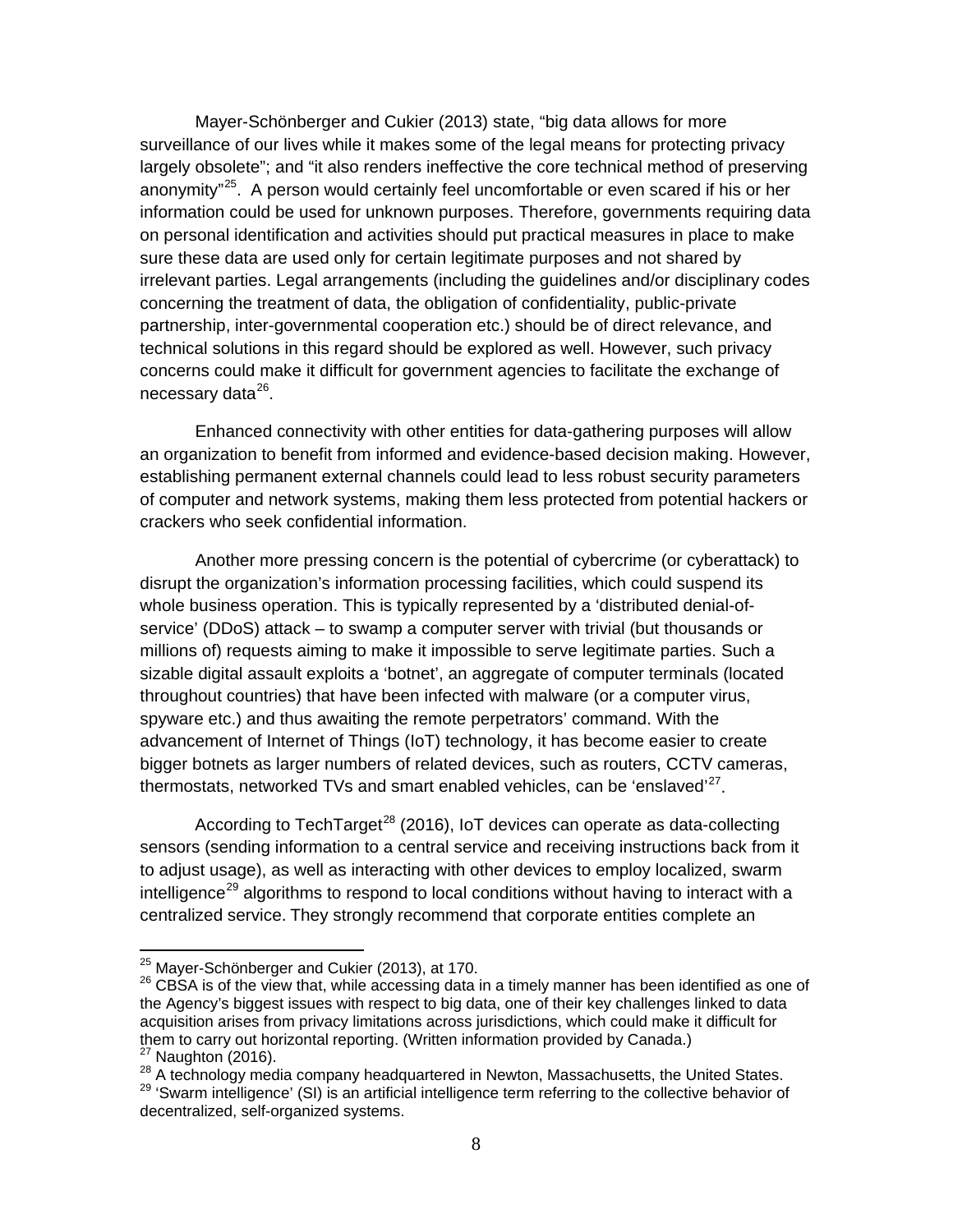authentication process for each of the known IoT devices as well as the source of software running on the devices, ensure access controls over those devices and design IoT software analytics with an eye on anomaly detection. These efforts ought to mitigate the risk of a malicious attacker spoofing an IoT device to implement a DDoS attack on the IoT network $^{30}$  $^{30}$  $^{30}$ .

### **V. Big Data from Customs' Perspective**

Several Customs administrations have adopted approaches to the application of big data. An initiative brought into practice by U.S. Customs and Border Protection (USCBP) is applying the concept of big data technologies to its own data in a centralized location. At the present stage, simply assembling the data and preserving the appropriate privacy and security controls is a major undertaking. USCBP recognizes that the tools for big data are still a maturing set of technologies, and thus the greatest practical return is expected with adequate investment. Also, USCBP is of the view that the greatest advantage of the effort to put big data into practical use is the ability to marshal its diverse data holdings and make them available for analysis in ways that would have been too expensive using conventional technologies from storage and computational standpoints<sup>[31](#page-8-0)</sup>.

When it comes to cargo information, for instance, the format of data needs to be fitted for Customs use. According to the provisions of the SAFE Framework, "[w]hile EDI using the international standard UN/EDIFACT is still one of the preferred interchange options, Customs shall also look at other options such as XML", and "even the use of email and telefax could provide a suitable solution<sup>32</sup>. Data in the form of XML or e-mail are generally perceived as semi-structured data. Within the scope of Big Data are not only semi-structured but almost any types of data, structured or not. In this regard, the term 'multimedia data' could be applied since it refers to a certain category of data that consist of text, audio, video, animation and the like. Customs administrations thus need to build capabilities of receiving, storing and processing such heterogeneous forms of data, which could subsequently be amalgamated for analytical purposes.

In order for Customs administrations to implement a big data strategy, knowledgeable experts, whether in-house or outsourced, are necessary. Furthermore, a strategy on how to engage specialists in the relevant fields, including cyber security and incident readiness, should be elaborated. New Zealand Customs and its border partner, Ministry of Primary Industries (MPI), are currently undertaking a modernization project in which analytics tools have been delivered for risk assessment and border management purposes. While their capability with regard to this is still in the early phases, the relevant technology has already been in place behind an analytics team comprised of officers

<span id="page-8-2"></span> $30^{30}$  TechTarget (2016).<br> $31$  Written information provided by the United States.

<span id="page-8-1"></span><span id="page-8-0"></span><sup>32</sup> WCO Safe Framework of Standards, June 2015, III. 2.6.4.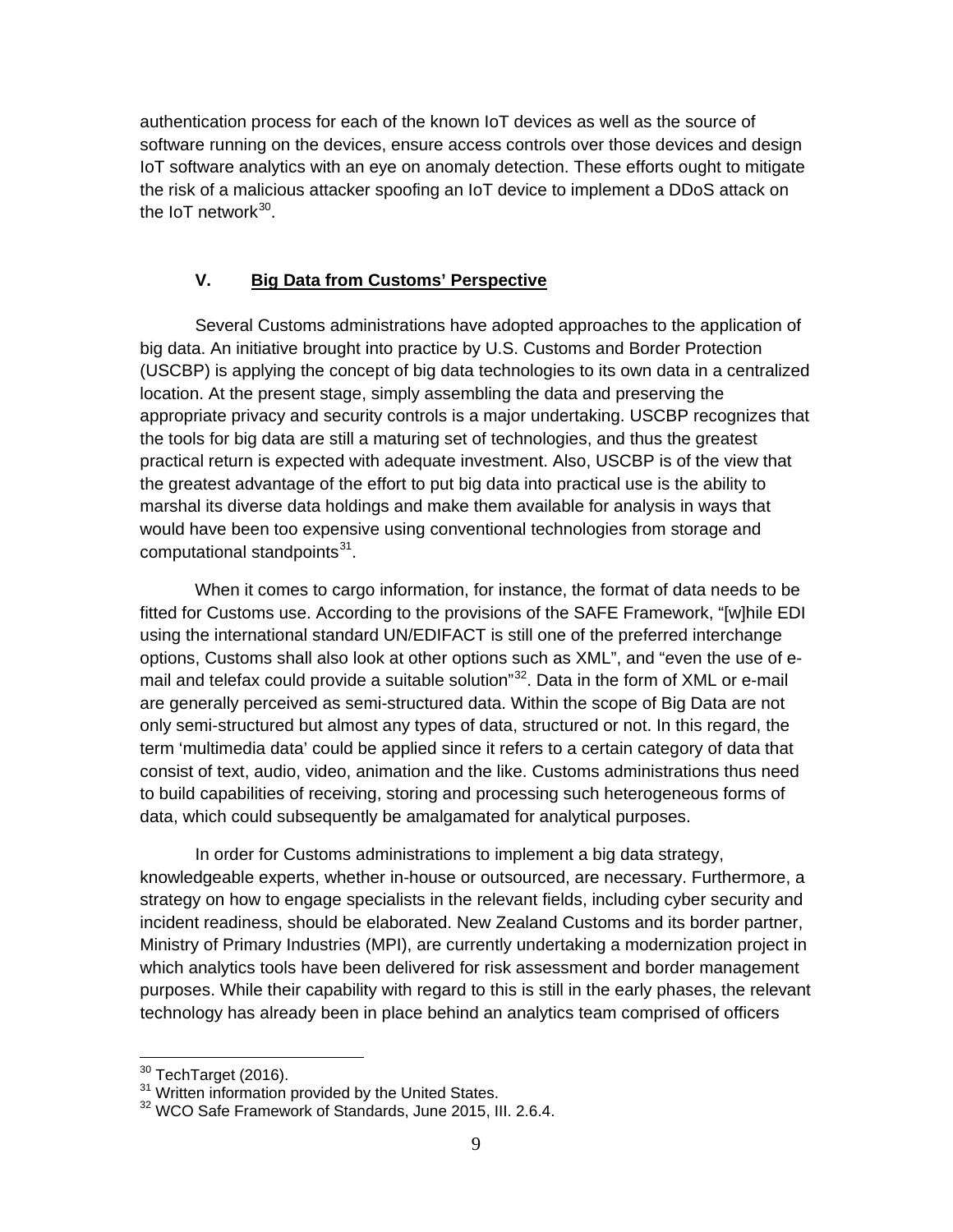from Customs, Immigration and the MPI. The co-located team is in the process of combining multi-agency datasets and developing targeting models, while looking into the existing data to find patterns and connections that may provide insights and inform their decision making. New Zealand Customs is of the view that this joint team's ongoing collaboration with the Administration's Information Services group has been beneficial for prioritizing analytics data requirements $^{33}$ .

# **Box 3. New Zealand Customs Service**[34](#page-9-0)

### **Joint Border Management System (JBMS)**[35](#page-9-1)

- The Joint Border Management System is a border management modernization program which operates a 'Trade Single Window', replaces aging technologies, links agencies' computer systems and delivers better tools for risk management and intelligence purposes.
- To date, the program has shown certain progress: a system for traders to lodge entries through a single portal (Trade Single Window) has been implemented; core infrastructure has been upgraded; and MPI's passenger processes have been integrated into 'CusMod' – Customs' core system.
- Risk management and intelligence tools enable New Zealand Customs to better predict threats, monitor trends and target high risk transactions. The tools have led to the establishment of a joint border analytics group, which is currently working with data in an offline environment with a view to deploying the resulting models and rulesets operationally. Further tools to enhance real-time/online capability will be delivered during the timeframe from 2017 to 2019.

### **Outlook for Transformation**

- New Zealand Customs' vision for 2020 and beyond is to transform the Administration into an organization that is truly intelligence-led. Analytics (which they will use to gain insights and inform their decision making) is critical to changing how they work and achieving that vision.
- Analytics has the potential to disrupt (in a positive way) how the Administration carries out its core business. If that potential is realized, predictive analysis will shape how the Administration makes both strategic and operational decisions and how they allocate their resources (particularly with respect to intelligence, investigations, revenue assurance and frontline services).
- Analytics can also be used to improve customer service and its design.

Different divisions/sections of a government agency could maintain and use their respective data in an exclusive manner, neglecting to share such data across business units and geographies. By contrast, Hong Kong China Customs' effort is remarkable in that it took on an initiative to 'centralize' and 'consolidate' all the relevant data that would have otherwise remained disparate, thus being rendered less useful. Since 2012, the Administration has put in place a centralized information repository, providing a

 $33$  Written information provided by New Zealand.<br> $34$  Id.

<span id="page-9-1"></span><span id="page-9-0"></span><sup>&</sup>lt;sup>35</sup> Updated information is available at

<span id="page-9-2"></span><http://www.customs.govt.nz/features/jointbordermanagement/pages/default.aspx> (last visited 7 March, 2017).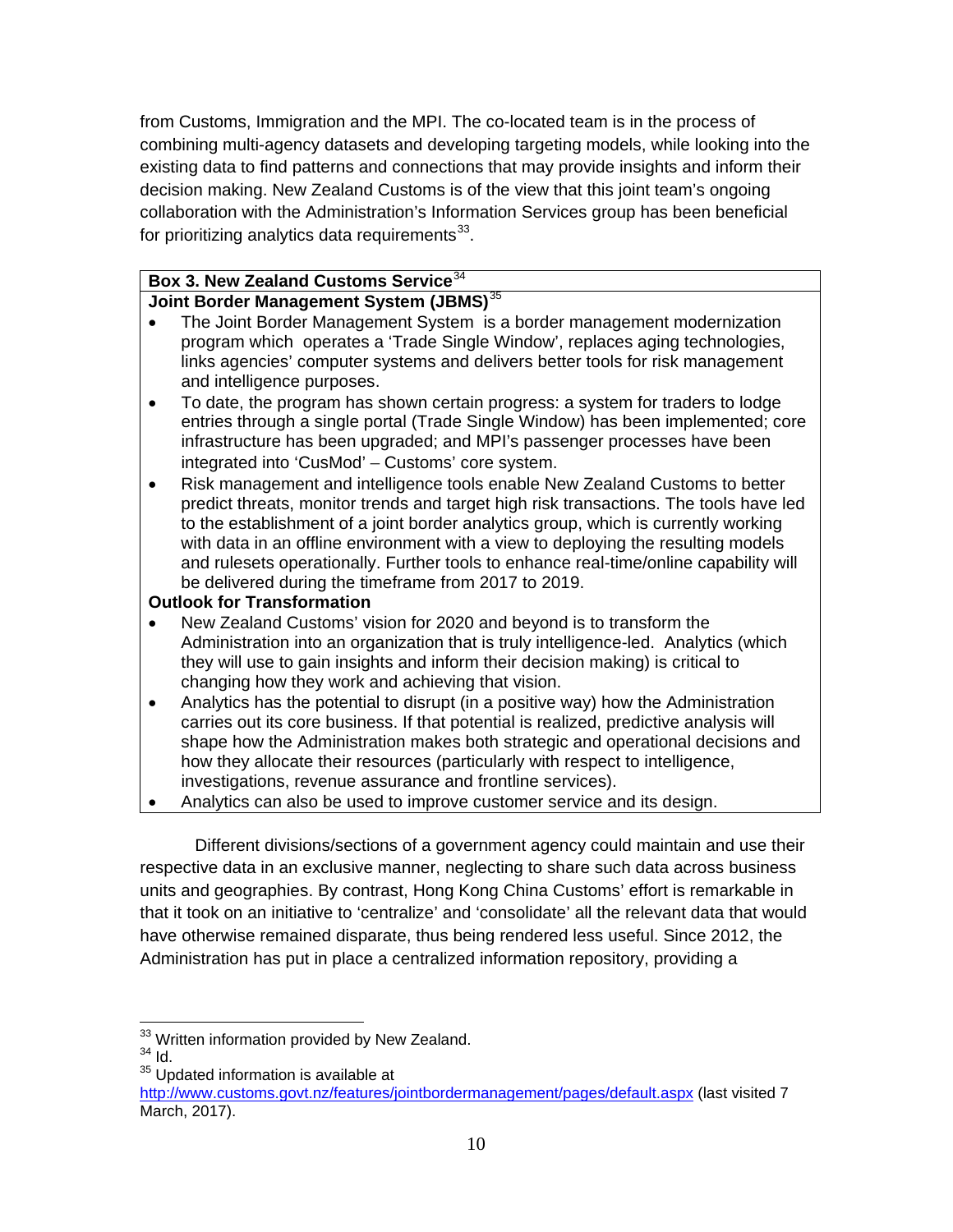centralized data warehouse to store various operational data coming through nine information systems which are respectively used for certain regulatory purposes $36$ .

# **Box 4. Customs and Excise Department, Hong Kong, China**[37](#page-10-0)

# **Central Information Repository System**

- Hong Kong China Customs' Central Information Repository features a Data Warehouse which stores and deals with the data bearing the characteristics of high volume, high variety, and high velocity. The volume of data processed by the warehouse in 2012 was 3 terabytes, which has increased to 12 terabytes in 2015. The more data it processes, the more like a big data management tool it may look.
- The warehouse offers a unified platform in order for users to uncover insights and trends in multiple fields with cross-system data analysis. The data can be stored up to seven years, facilitating users to formulate long-term and operational planning.
- The operational master of the system provides an infrastructure for timely and efficient sharing of data among various systems within the Administration. It standardizes the interface mechanism among systems on a harmonized data model, thus reducing the cost for system maintenance and improving the efficiency of system support.

# **Application of Big Data**

- Besides the data captured through Customs regulatory activities, the Data Warehouse also stores the data that are transferred from other government departments (e.g. Business Registration particulars from the Inland Revenue Department, Closed Road Permit information from the Transport Department) for verification purposes.
- By so doing, the warehouse enhances the data quality and serves as a unified platform for data analysis, rendering to all users at different levels more accessibility to statistics and more efficiency in research.
- The warehouse routinely generates reports on-line to give users specific and latest information for their immediate reference. The reports can be generated in different formats so as to facilitate further analysis. It also allows customization of interface in accordance with users' preference.
- With the information made available, the Administration can gain insights for not only immediate decisions in enforcement (such as risk management, operational planning, and resource allocation) but organizational management and strategy planning in the long run.
- For future development, the Administration is considering an intensive automation of data mining, which will be put on the list of study for enhancement and optimization of operational efficiency.

<span id="page-10-1"></span>Applying big data in a systematic manner could highlight some sorts of chronic problems that have been faced by Customs for years. Her Majesty's Revenue and Customs, the United Kingdom (HMRC), for instance, have reflected on themselves to notice that they might have relied on inaccurate, incomplete and misleading data (including those coming from the wrong source and/or at the wrong time). The Administration has therefore taken steps to obtain the proper assurance systems and

<span id="page-10-0"></span> $36$  Written information provided by Hong Kong, China.<br> $37$  Id.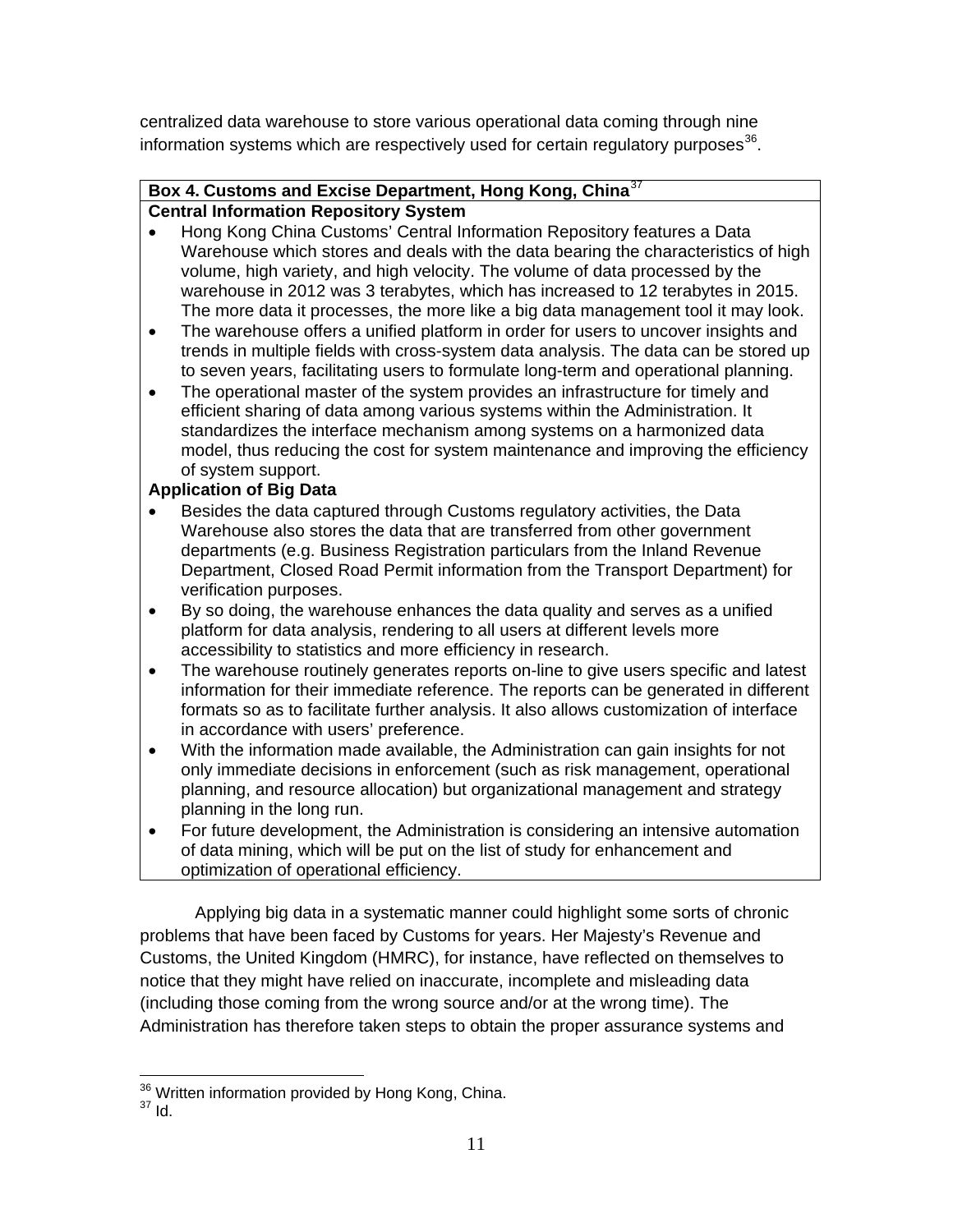the right sources to ensure the accuracy and integrity of their data at hand, which could otherwise create a false sense of security<sup>[38](#page-10-1)</sup>.

# **Box 5. Her Majesty's Revenue and Customs (HMRC)**[39](#page-11-0)

# **Community System Providers (CSPs)**

- With the creation and development of the CSPs trade systems at ports and airports, the UK has been tackling the challenge of handling huge volumes of data associated with commercial freight movements and the related physical movement of the freight prior to Customs clearance.
- The UK model is uncommon, even on an EU level, as HMRC has developed a symbiotic relationship with commercial operators and thus has its anti-smuggling and targeting technology embedded in these commercial systems to allow us to take the broadest view of the relevant large data flow.
- The concept has even been extended to apply in-out controls directly within economic operators' systems<sup>[40](#page-11-1)</sup>.

### **CORE Project**

- David Hesketh, head of Customs research and development at HMRC and leader of the CORE Project, explains the background: according to experience garnered from previous projects aiming at tackling the problem of 'data inaccuracy', "commercial supply chain visibility solutions" are "[typically] web-based, electronic data 'pipelines' that can link the seller, buyer and interested parties; as well as the controlling authorities"[41](#page-11-2).
- The project is delivering seamless, integrated data pipelines that provide the right data from the right source at the right time. The ongoing R&D work with the project is aimed at gaining access to commercial data flows much earlier in the supply chain to enhance the targeting capability, as well as providing increased assurance to compliant business.
- The project is based on their perception that, if benefits can be fed-back from Government to the providers of such data, then the volume of correct data will increase and so will the ability to de-risk the participating companies and create compliant models – an example of what 'good' data could contribute.
- In HMRC's view, it has built data sets to international standards; and it cannot adopt 'Big Data' principles if the data are inaccurate, late and from the wrong sources.

According to Baida (2016), "data is a means, not an end"; 'information', from which people gain insights that can form the basis of confident decisions, "is data that has been processed, organized, structured or presented in a meaningful context"; and 'digitization' represented by the abundance of sensors and 'smart' technologies has resulted in an explosion of available data<sup>[42](#page-11-3)</sup>. In general, Customs administrations have

 $38$  Written information provided by the United Kingdom.<br> $39$  Id.

<span id="page-11-1"></span><span id="page-11-0"></span><sup>&</sup>lt;sup>40</sup> Economic operators are represented by Fast Parcels Operators – commercial operators approved by HMRC so as to deal with Customs procedures (declarations) on behalf of importers/exporters.

<span id="page-11-2"></span><sup>&</sup>lt;sup>41</sup> Core 2nd Newsletter, [http://www.coreproject.eu/newsletters/core-2nd-newsletter-august-](http://www.coreproject.eu/newsletters/core-2nd-newsletter-august-2015/seamless-integrated-data-pipelines-by-david-hesketh-hmrc.aspx)[2015/seamless-integrated-data-pipelines-by-david-hesketh-hmrc.aspx](http://www.coreproject.eu/newsletters/core-2nd-newsletter-august-2015/seamless-integrated-data-pipelines-by-david-hesketh-hmrc.aspx) (last visited 7 March, 2017).

<span id="page-11-4"></span><span id="page-11-3"></span> $42$  Baida (2016), at 30.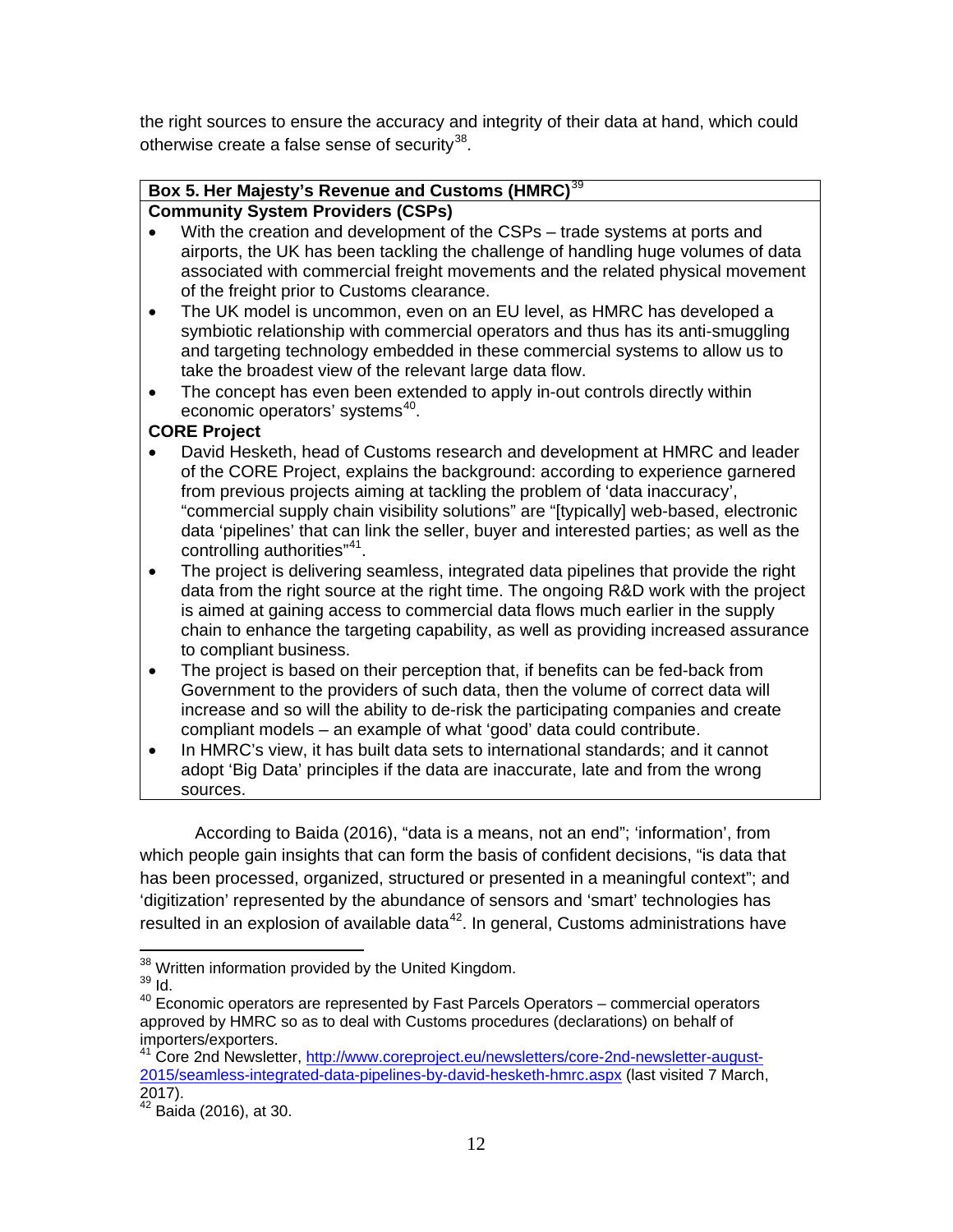not yet been fully prepared to use such data to extract the information which could result in improved decision-making. This could be explained by the fact that they normally look to their 'internal' data collected through goods declarations or obtained by way of regular interventions, while trying to distill these data to focus on key information points.

When it comes to big data, the primary issue is how, and to what extent, to diversify the types and sources of data to create a data-rich repository within an organization. The more data available for Customs administrations, the more chances to combine and correlate different categories of data, allowing them to identify unknown trends and patterns concerning the subjects of control (i.e. cargoes, conveyances and persons), as well as to verify and ascertain the accuracy of data in question. The faster they update data, the more likely they are to notice and respond to possible frauds and irregularities in a timely manner. Essentially, ensuring that Customs administrations are equipped for the practical application of big data would simply require that they take advantage of the characteristics of big data.

Acquisition or 'internalization' of big data for Customs purposes can be achieved by 'synchronizing' the activities of Customs with the dynamism of the big data universe, which should be ever-evolving externally but may have been assimilated to some extent into another authority (either Customs or its partner agency) wherever it is located. It is a 'symbiotic' relationship (as specified by HMRC) between Customs and the private sector (ranging from common carrier to social networking service) that should unlock a variety of data accessible via multiple avenues. Such an information infrastructure cannot be put in place without a solid legal foundation, particularly in view of privacy/confidentiality concerns and cybersecurity questions. Human resources are also required to address these issues and thus should constitute an important element of all the technical capabilities that Customs administrations need to develop.

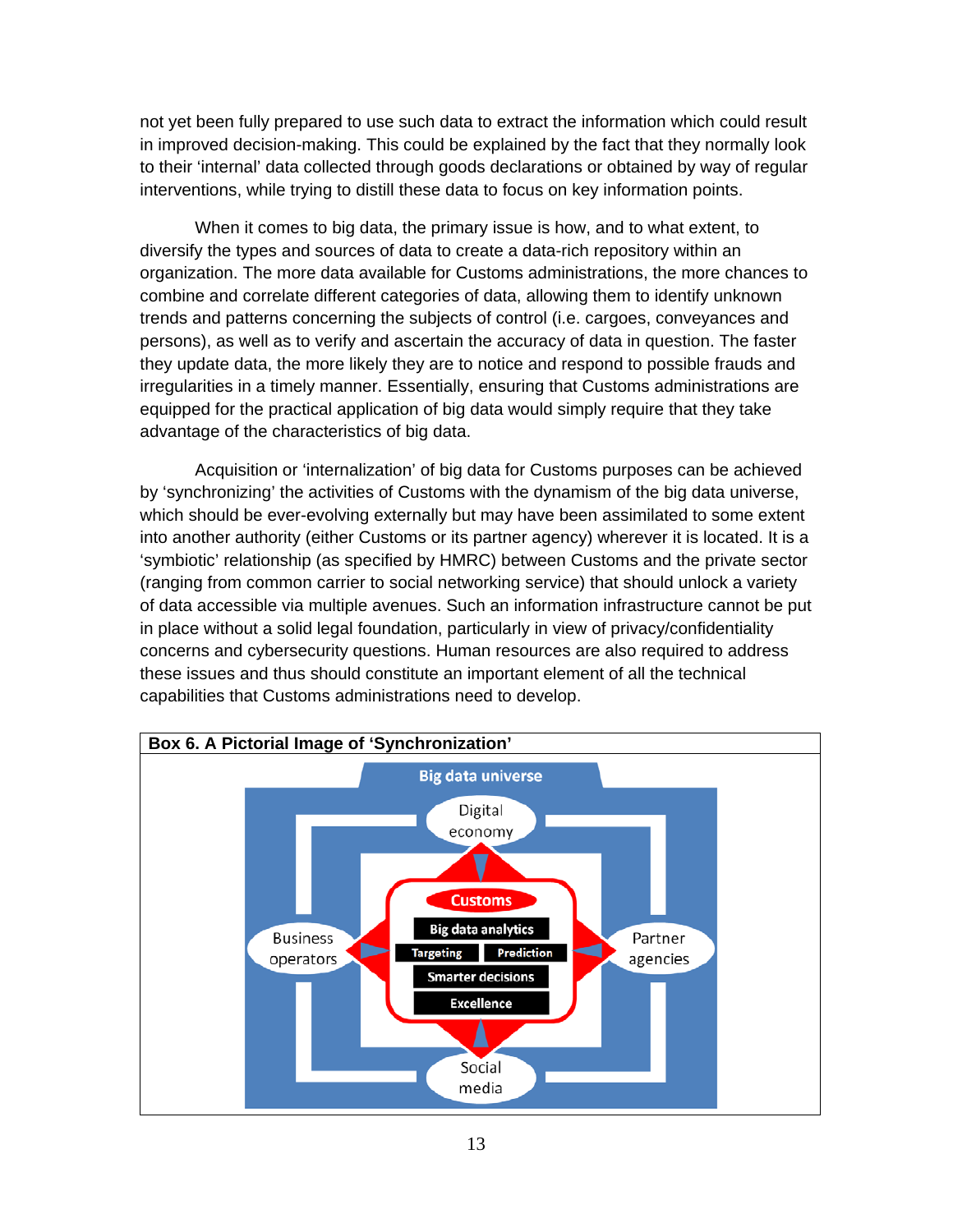# **VI. Challenges and Opportunities with Big Data**

Customs administrations will face multiple challenges as they try to keep apace with developments in data analysis. Canada Border Services Agency (CBSA) has been reviewing its internal environment to maximize the benefit of the use of available data. The Administration considers that leveraging big data will require addressing challenges associated with workforce development, data management and system infrastructure. As for workforce development, it contends that unlocking potential for big data usage will require strategically developing their workforce by identifying high potential data analysts that can be hired early in their career and grow professionally inside the organization. It is not enough for CBSA to have such in-house experts only; that is, there is the necessity to enhance the skill and capacity of current and overall staff through further training and routine access to analytical tools. The Administration also recognizes the importance of enhancing efficiency in data management, while considering developing a centralized and specialized function within the organization to coordinate and facilitate the acquisition of data and systems. In order to enhance its analytical capacity, the Administration also finds it necessary to carry out further integration of datasets across the different sections within the organization $43$ .

### **Box 7. Canada Border Services Agency (CBSA), part 2**[44](#page-13-0) **Way forward**

- In order to store and process high-volume data which it regards as a core enabler, CBSA currently uses an Enterprise Data Warehouse (EDW). The Administration finds it important to focus on minimizing barriers and broadening access to the EDW.
- Development is continuing on the existing EDW to integrate additional sources and types of information. Very recent additions to the EDW include open-source datasets that will improve their ability to assess the risks regarding both goods and people. Additional projects in the exploratory phase are biometric screening, facial recognition, automated lie detection and predictive modelling which will be brought together to the traveller screening process and fed into their big data footprint.
- By integrating large datasets into the EDW and expanding access to it, the Administration will be able to gain greater insights. This will lead to actionable predictions on high-risk goods and people, as well as on their previously unidentifiable relationships.

# *International Standards*

Big data contains clusters of raw data that are disordered and untidy. More technically, it relies on a broad mix of both structured and unstructured data formats. This represents a stark change for Customs administrations usually accustomed to structured data; that is, data from electronic declarations for example are well defined by

<span id="page-13-0"></span><sup>&</sup>lt;sup>43</sup> Written information provided by Canada.<br><sup>44</sup> Id.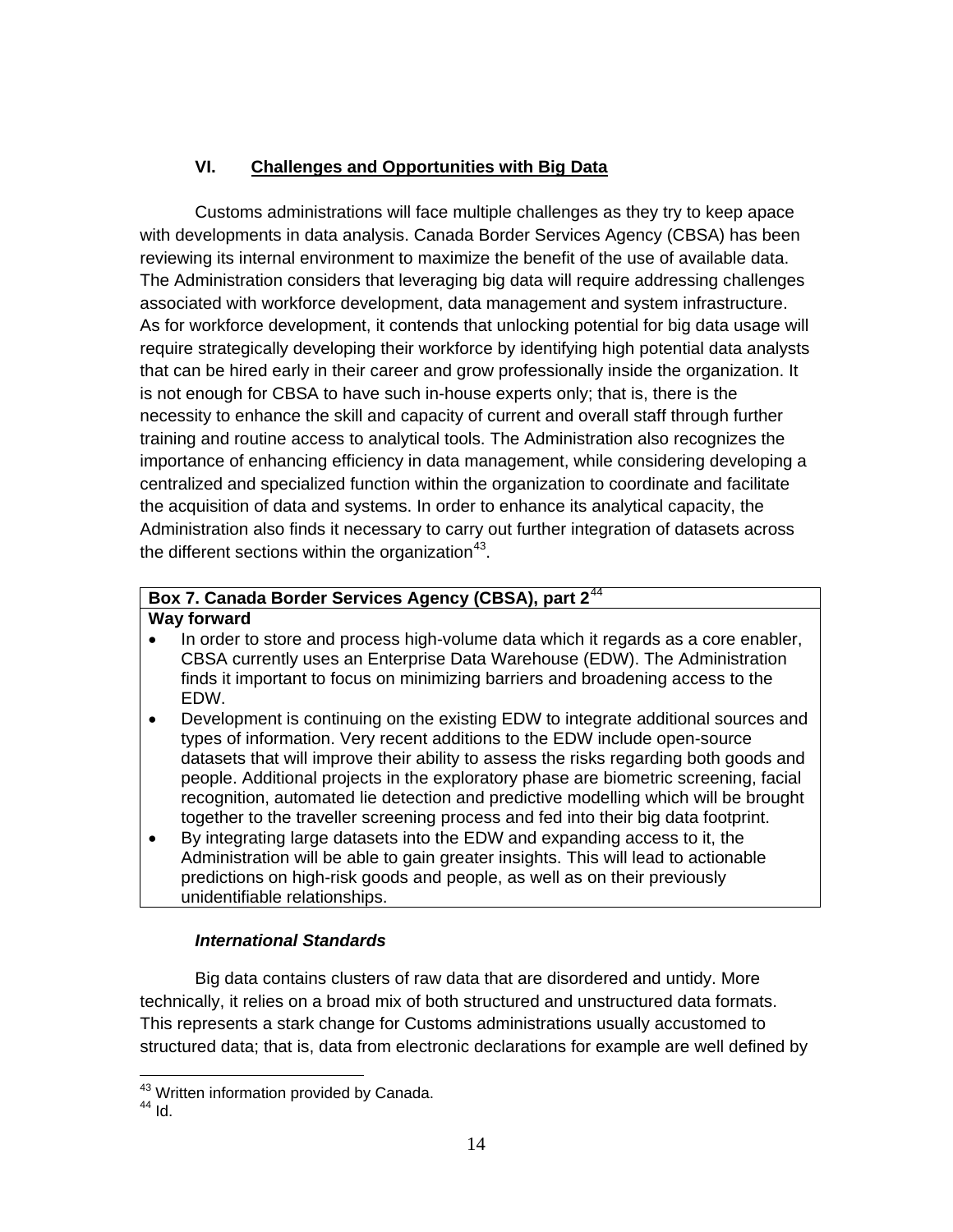the WCO Data Model, and the EDIFACT family of standards. The 'standards' defining big data would be much more varied, and largely outside of government's control.

It is clear that any intentions to exploit the potential of big data will require Customs, on the one hand, to have a strong mastery of its own structured data management and, on the other hand, to advance into other areas to exploit new data as well. The standards are still being written for the areas of commerce and industry; therefore, Customs administrations seeking data from the business community will be encouraged to focus their attention on new emerging standards, with a view to benefiting from the 'sense-making' potential of big data.

# *Risk Management*

In recent years, an increasing number of private companies have been keeping track of their customers' historical records to make better and quicker purchase-andcredit decisions. Government agencies could also apply such techniques to their services. Using big data analytics, they can identify the behavioral patterns of persons as well as the implications<sup>[45](#page-13-0)</sup>. With passenger data (that might not necessary fall within the scope of big data), for example, Customs and other border agencies can consolidate and update travelers' histories in flight over time to identify and flag certain travelers who should be considered high-risk.

A similar approach can be taken to control the cross-border movement of cargoes, including those being transported by land and those by sea. Unlike passenger controls, however, cargo risk management could involve big data in a different manner.

It is more likely that marine cargoes, whether in bulk or containerized, are exploited for concealing contraband goods and other illicit trade articles on a larger scale. Risk rating has already been widely incorporated into Customs' regular enforcement operations, and thus is typically reflected in the outcomes of a cargo selectivity exercise. Customs nonetheless can hardly pinpoint the specific consignment that should be seized among other cargos awaiting Customs clearance at seaport. Whole quantity inspection is almost impossible (or infeasible/impracticable) over these large-sized cargoes, even though it could be employed for screening passengers' check-in luggage.

With this in mind, it may be suggested that Customs administrations should seek to enrich their existing data that have accumulated over time, thereby obtaining a bigger picture of the current risks they face. With advanced statistical analytics, for instance, they would be able to correlate the internal data on the parties involved in trade (collected through their regular interaction with traders, brokers, shippers, consignees etc.) with other categories of data on the in-depth histories of private entities in great numbers (as seen in Passenger Name Records or PNRs, whose personal data can be easily merged with other metadata in the financial or communications domain). This could enable them to uncover the schemes for certain crimes involving trade (from

<span id="page-14-0"></span><sup>45</sup> Prow (2014).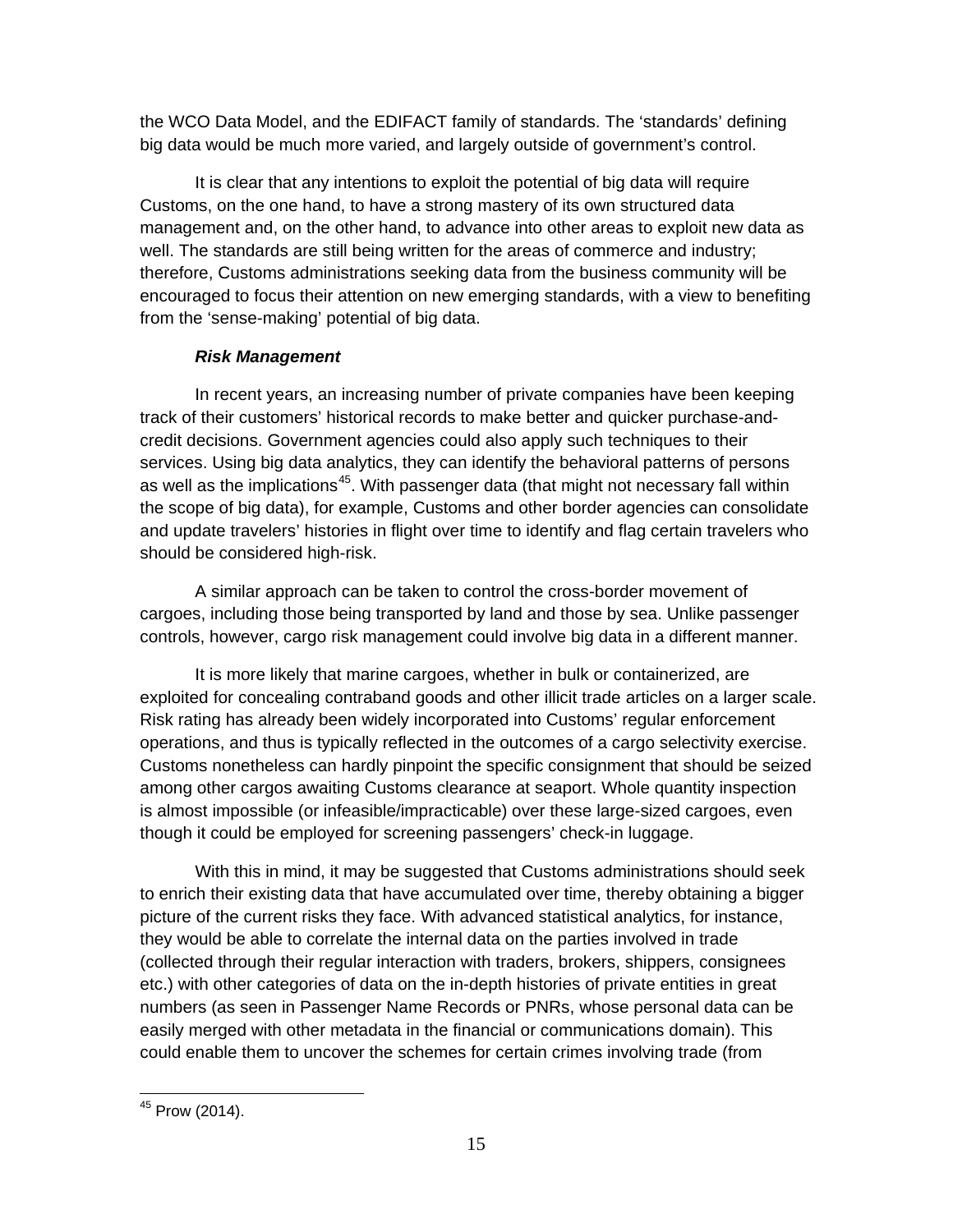smuggling to false declaration), while helping them to make sense of possibly related crimes (committed to avoid tax or to disguise illicit monetary transaction) that require intensive examination or audit.

### **Box 8. Canada Border Services Agency (CBSA), part 3**[46](#page-14-0) **How Big Data being used at CBSA**

- CBSA is taking advantage of internal and external data assets to gain better insight to support its facilitation and security mandate. The National Targeting Centre is currently using high-volume data to identify high risk travellers and goods.
- The advanced analytics team<sup>[47](#page-15-0)</sup> is leading multiple data pilot projects to enhance predictive analytics, visualize information and improve the use of the Administration's biometric data. The team' members benefit from access to the Administration's Experimental Computing Environment, which allows them to tailor software and hardware to any given piece of work.
- The EDW earlier mentioned brings together information from various data sources of mainly internal data for data analytics. The EDW is currently being used to support CBSA's targeting operations in the interdiction of travellers and goods prior to the arrival of them at a port of entry within the territory.
- In the commercial realm, project funding has served as a catalyst to advance the analytics within CBSA. Advanced analytics is used in the commercial program to identify and intercept high risk shipments and improve targeting. (Customs-to-Business Partnership)

Data analytics that enables Customs to identify and trace suspicious persons and goods would have a greater impact on the management and accomplishment of day-today operations in view of the deployment of personnel and related equipment. With the trends and patterns concerning the flow of the subjects of control, Customs would hopefully learn to anticipate incoming threats, allowing optimal or prioritized allocation of certain limited organizational resources.

Considering the features of big data, however, data analytics should not be understood as an absolute all-purpose tool for Customs. Big data, for instance, provides another basis for verification (thus enriching the pool of data available and potentially usable for Customs in its decision-making); nonetheless, alternative sources of data that might have been generated by unrelated parties for certain non-regulatory purposes are not always equipped with the same level of verifiability as Customs declarations. This requires Customs officials, including those wishing to use big data to its fullest potential, to have a more nuanced view of data in general.

<span id="page-15-1"></span>More specifically, big data may not provide the analysts with absolute "yes-no" answers, but it could otherwise provide a snapshot of trends, patterns, gaps and potential indicators. Customs staff thus would have to tackle certain crucial questions about data accuracy, availability and admissibility in decision making, before being able to use big data. Here, it is worth recalling that HMRC puts great emphasis on the quality,

<span id="page-15-0"></span> $46$  Written information provided by Canada.<br> $47$  The team resides in the Information, Science and Technology Branch (comprising CBSA with other five brunches and one group).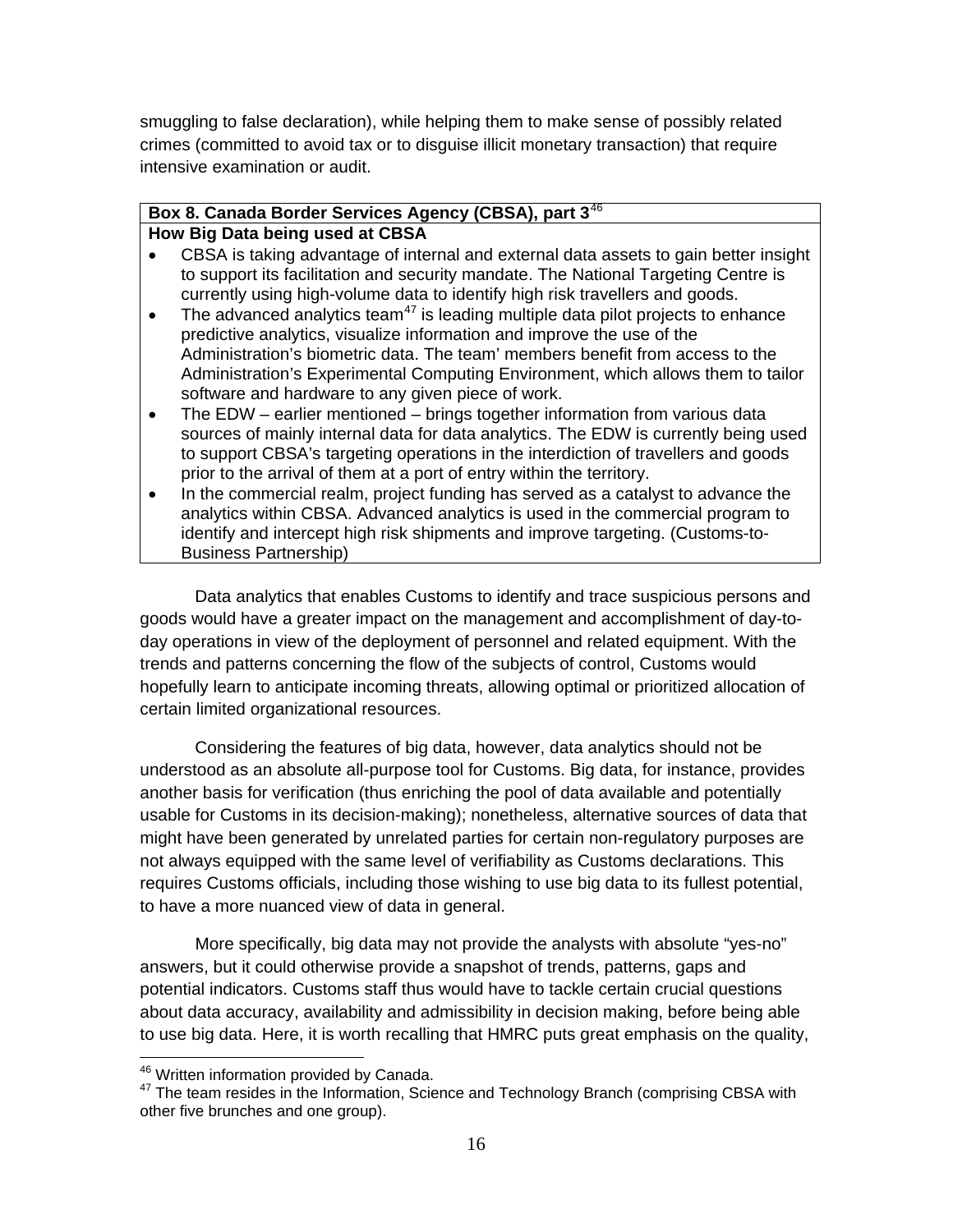or the accuracy and integrity, of available data, taking account of the risk of creating a false sense of security. Passive and mechanical application of whatever data without caution and diligence could rather jeopardize Customs' continuous and consistent effort to accumulate knowledge and take steps in a strategic manner.

### *Internet of Things*

All goods moving across borders fall under the control of Customs. The advantage of applying big data can be well demonstrated by focusing on the Internet of Things (IoT) that may be considered a key enabler for Customs to capture the location, condition and status of traded goods in real time. This is illustrated with advanced sensor technology that allows logistics service providers to detect any irregularities occurring in or around the cargos in transit, thus helping to enhance supply chain security. As such, a containerized cargo being once regarded as 'low-risk' or 'risk-free' can maintain the same condition until it is delivered at the destination unless any suspicious intervention is detected during the time of transport.

Customs administrations are not necessarily supposed to 'watch' the current movements of cargoes/shipments on their part (to make sure there is no accident) but rather expected to strengthen the cooperative relationship with certain stakeholders (shippers, carriers, forwarders etc.) that have employed the IoT applications, with a view to promptly obtaining any information that corresponds to certain risk factors. In other words, Customs administrations would be able to concentrate on their analytical tasks, while having commercial operators function as 'caretakers'. It seems a possible way forward that certain roles and responsibilities are shared between Customs administrations and private sector entities.

Keeping track of the state of consignments over time will positively affect Customs' 'selectivity' criteria, resulting in expedited clearance of imports, as well as benefiting all stakeholders. At the same time, Customs will be able to react to the incidences of any irregularity in a timely manner, while preventing them from leading to serious offences being committed within the territory.

#### *E-commerce*

In the e-commerce environment, enormous data concerning the sale of goods and services are generated day by day, and regularly stored, processed, managed and utilized by online marketplaces and related intermediaries (e.g. payment gateways, express cargo shippers/distributors) that have been directly serving consumers. This is one of the areas where businesses leverage big data to maximize their profits. Applying such data as being associated with social and economic factors concerning online trade participants (involved in 'B to C' or possibly 'C to C' transactions in particular) could make Customs more informed in evaluating the 'compliance' level of private/individual purchasers – the parties who have been less focused under the 'brick and mortar' trading system. By the same token, Customs would be more informed about the traded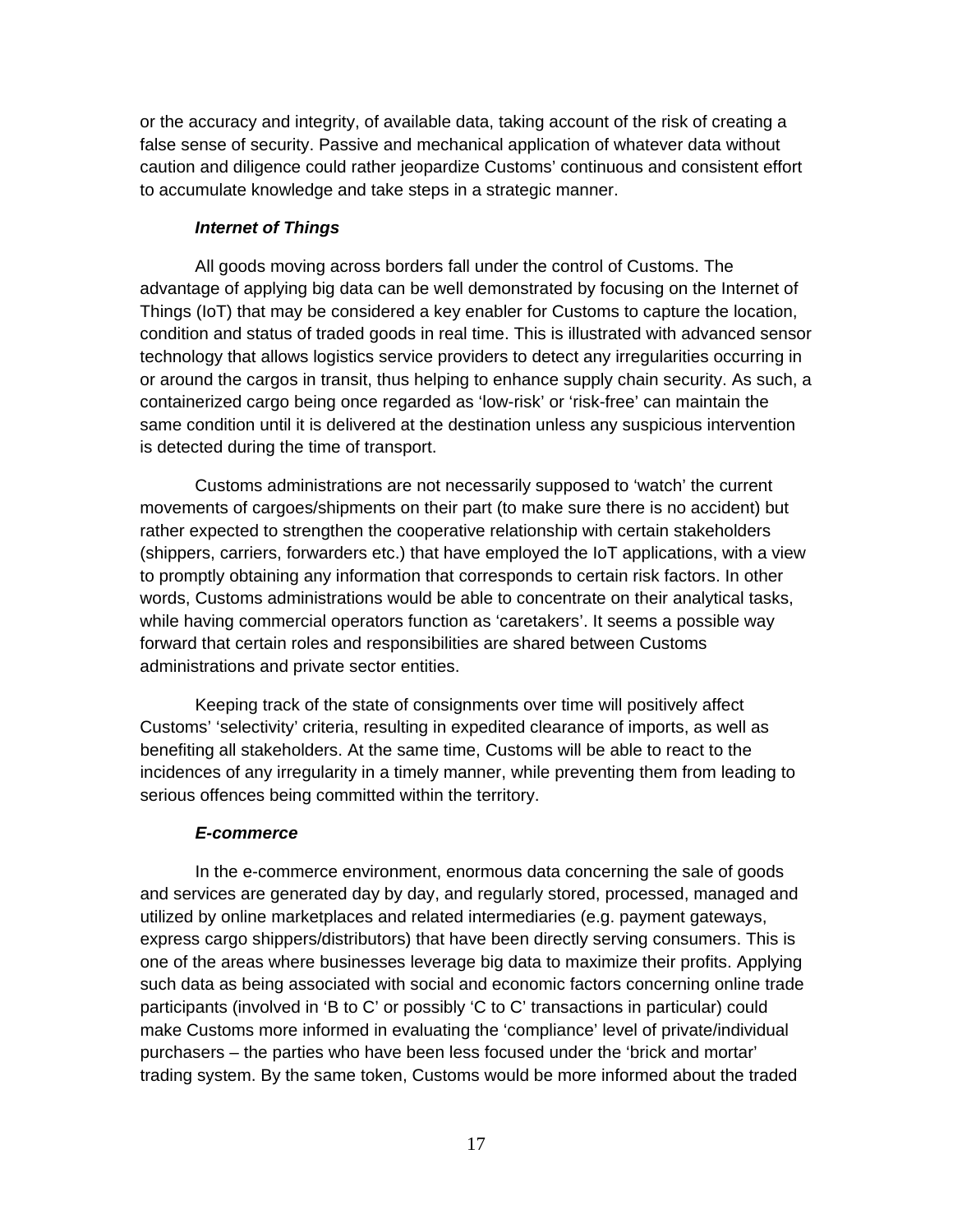goods and thus better prepared, for one thing, to tackle emerging risks to human health and safety.

E-commerce is a very data-rich environment, in which Customs could potentially embrace voluminous data concerning trade in goods. Unlike conventional forms of trade, certain centralized marketplaces do manage and update the records of the ongoing and past transactions in a systematic manner. If their data were created and effectively shared on a transactional basis, it could allow Customs to make even more informed and quicker decisions, facilitating the clearance of shipments (traded online) as well as ensuring revenue collection (with tax amount to be properly assessed). Online retail (or online shopping) is thriving in certain countries (e.g. China, Germany, India, Brazil and the United Kingdom)<sup>48</sup>; therefore, e-commerce data recorded from individual transactions might have a potential for Customs to confidently expedite the clearance process to the fullest extent possible.

### *Security Concerns*

Big data has implications for security and intelligence. Certain police forces analyze some aspects of communications through social media (also referred to as SNS) trying to anticipate security threats (that have been latent but could be imminent). Such efforts have had an impact on how they perform patrolling duties in terms of specificity in time and location. As such, their approaches to big data commonly feature 'predictive analytics' – an area of data mining as well as an application of statistical techniques, especially from machine learning with 'predictive policing' algorithms. Predictive analytics, which is aimed at predicting unknown events of interest that might be critical for community protection, has exploited the updates of numerous people's 'words and actions' being considered 'variables'. It has been running on ever-evolving big data (or 'stream data') deriving from day-to-day human communications; therefore, the question of how to prevent abuse of privacy/secrecy needs to be addressed.<sup>[49](#page-17-0)</sup> Another public concern is whether relevant data could be used for criminal proceedings, rather than securing society against imminent threats.

In the United States, a screening system named Automated Virtual Agent for Truth Assessments in Real-time  $(AVATAR)^{50}$  $(AVATAR)^{50}$  $(AVATAR)^{50}$  has been in place within the framework of the Trusted Traveler programs which is aimed at enhanced convenience of preapproved or low-risk passengers/travelers entering or reentering the States with certain dedicated lanes and kiosks. A virtual officer (called 'avatar'), who resides in the AVATARadministered kiosks that USCBP has installed at various ports of entry, interviews all the

<sup>&</sup>lt;sup>48</sup> Statista,<https://www.statista.com/topics/871/online-shopping/> (last visited 7 March, 2017).<br><sup>49</sup> *See* Engelen (2015).<br><sup>50</sup> AVATAR was developed by researchers at the University of Arizona's National Center for

<span id="page-17-2"></span><span id="page-17-1"></span><span id="page-17-0"></span>Border Security and Immigration. According to the Center, AVATAR is designed to flag suspicious or anomalous behavior that warrants further investigation by the Department of Homeland Security (DHS)'s human agent in the field. The University of Arizona – 'AVATAR', [http://borders.arizona.edu/cms/projects/avatar-automated-virtual-agent-truth-assessments-real](http://borders.arizona.edu/cms/projects/avatar-automated-virtual-agent-truth-assessments-real-time)[time](http://borders.arizona.edu/cms/projects/avatar-automated-virtual-agent-truth-assessments-real-time) (last visited 7 March, 2017).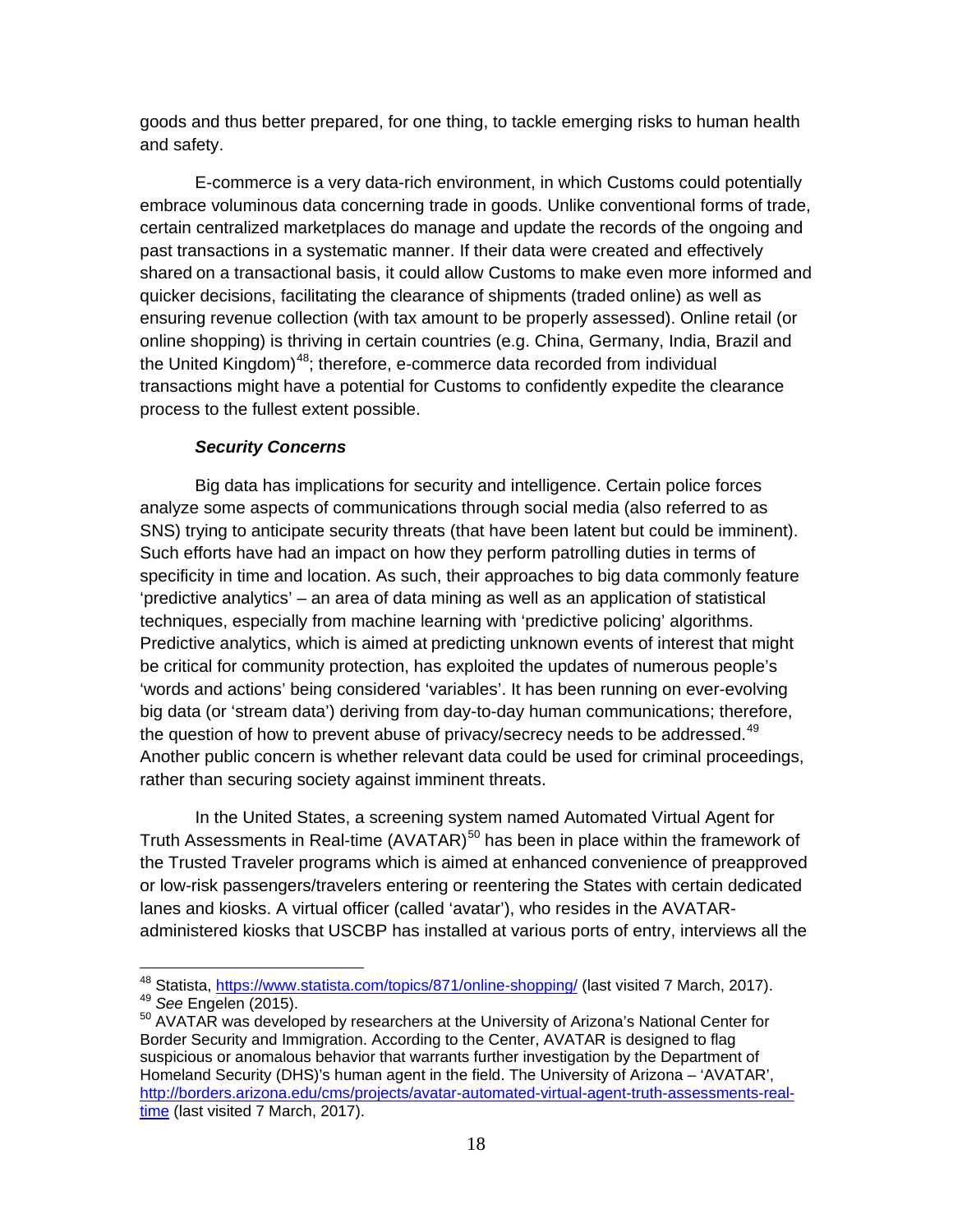persons applying for Trusted Traveler status and then provides human officers with automated feedback via their tablets and smartphones, allowing them to conduct subsequent interviews for follow-up in depth $51$ .

Marr (2016) explains the mechanism of the AVATAR system as follows.

In order to make probabilistic judgements about whether a subject person is telling the truth, the system uses three different sensors that have been built into the machine's cabinet: an infrared camera that records data on eye movements and pupil dilation at 250 frames per second; a video camera that monitors the person's body to detect its suspicious twitches or habitual movements matching what people tend to show when they are hiding something; and a microphone that records voice data, listening for subtle changes in the pitch and tone of voice. The virtual agent's further interactions with the subjects of immigration inspection generate new personal data for the system to compare against its ever-growing and constantly updating "Big Database".

In sum, AVATAR undergoes a process that can be seen in many other big data projects using predictive modelling techniques. As it examines more people, it learns more about the facial, vocal and contextual indicators that tend to be present when a person is lying or acting deceptively. The machines' level of accuracy in finding suspicious travelers who needs to be flagged will steadily increase if they are given the right data and algorithms $52$ .

### *Emerging Threats*

In recent years, Customs has been urged to tackle emerging and complicated areas of threats as represented by money laundering and terrorist financing. Criminals exploit legitimate trade (including banking systems related to trade finance) to disguise their illicit proceeds. Such crimes, often referred to a trade-based money laundering (TBLM), involve a number of schemes that have been contrived to complicate the documentation of a series of trade transactions. It is estimated that annual TBML exceeds billions of dollars and is growing each year<sup>[53](#page-18-1)</sup>.

Red flag indicators for potential TBML, which may allow Customs officers to detect the fraud in real time, include false reporting such as over valuation or undervaluation of the goods concerned. The work required to identify and mitigate TBML risks is extremely laborious and, due to its manual nature, prone to human error. It is, therefore, advantageous to pursue automation in performing this sort of task<sup>[54](#page-18-2)</sup>; that is, big data analytics may be of great help to keeping track of transboundary flows of illicit funds that wrongdoers tend to hide by exploiting international trade.

 $<sup>51</sup>$  Greenemeier (2012).<br> $<sup>52</sup>$  Marr (2016), at 111-115.</sup></sup>

<span id="page-18-1"></span><span id="page-18-0"></span><sup>&</sup>lt;sup>53</sup> USICE, 'ICE leads trade-based money laundering investigations', [https://www.ice.gov/trade-](https://www.ice.gov/trade-transparency) $\frac{\text{transport}}{54}$  PwC US (2015), at 13.

<span id="page-18-2"></span>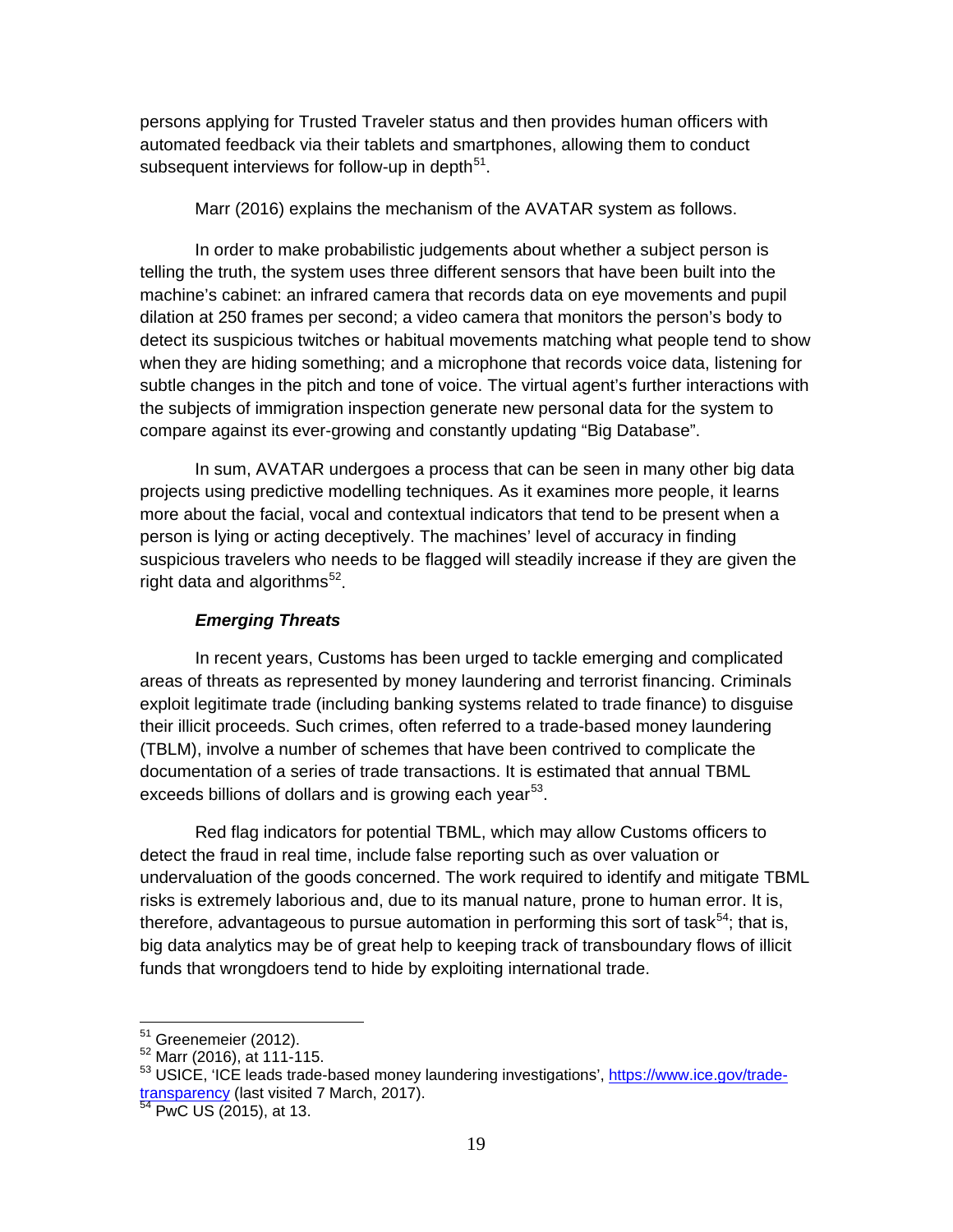TBML schemes often involve trade finance for which banking institutions handle lots of documents, structured or unstructured. In order to extract data from unstructured sources, text analytics tools need to be developed. It is also necessary to transform these data into certain usable information and ensure accuracy and relevance of that information. To that end, algorithmic and statistical transaction monitoring techniques would help identify patterns and linkages potentially indicative of TBML activities (as often seen in improper price manipulation or transfer pricing)<sup>[55](#page-18-0)</sup>.

Applications of big data for enforcement purposes could be harnessed to encourage Customs to collaborate with other relevant authorities. Regarding anti-TBLM best practices, a stand-alone report issued by the Financial Action Task Force (FATF) specifically calls on countries to allow the investigative authorities (prosecutors, police forces, public safety agents etc.) access, directly or indirectly, and on a timely basis, to trade data and relevant financial information<sup>[56](#page-19-0)</sup>. In this context, Customs and Tax administrations could explore the possibility of shaping the relevant database, inter alia, on taxpayers' trade practices and related activities for banking transactions, while employing data analytics to seek attributes commonly found in the respective Administrations' datasets. The same techniques could be utilized for comparing export information with tax declarations to detect discrepancies – another FATF-recommended practice<sup>57</sup>.

### **VII. Conclusion**

Big data requires certain capabilities including tools for analytics, in addition to an infrastructure with relevant technologies. In this regard, Hong Kong China Customs has developed the capability to store and manage a large volume of datasets, while enabling timely and efficient data sharing among the separate systems within the Administration. USCBP marshalled its diverse data holdings to make them available for the personnel conducting analysis. CBSA has built a data warehouse to consolidate data (mostly internal) from various sources (which the Administration has regularly used) for analytical purposes, recognizing the necessity of furthering data integration to strengthen the capacity for analysis. These efforts can be referred to as 'centralization' of data, which is aimed at extracting more clues from a greater pool of data.

There are some different priorities in promoting big data strategies. For HMRC, data quality has been at the top of the agenda. It is therefore considered that tangible benefits fed-back to the trade community could become a possible incentive for them to provide the Administration with accurate data<sup>58</sup>. New Zealand Customs considers that analytics is critical to realizing the Administration's vision for the next few years, which is aimed at intelligence-led decision-making and operations, possibly changing how their

<span id="page-19-3"></span> $\frac{55}{10}$  Id, at 13-15.

 $^{56}$  FATF/OECD (2008), para. 21.

<span id="page-19-1"></span><span id="page-19-0"></span> $57$  Id. para. 13.

<span id="page-19-2"></span><sup>&</sup>lt;sup>58</sup> Written information provided by the United Kingdom.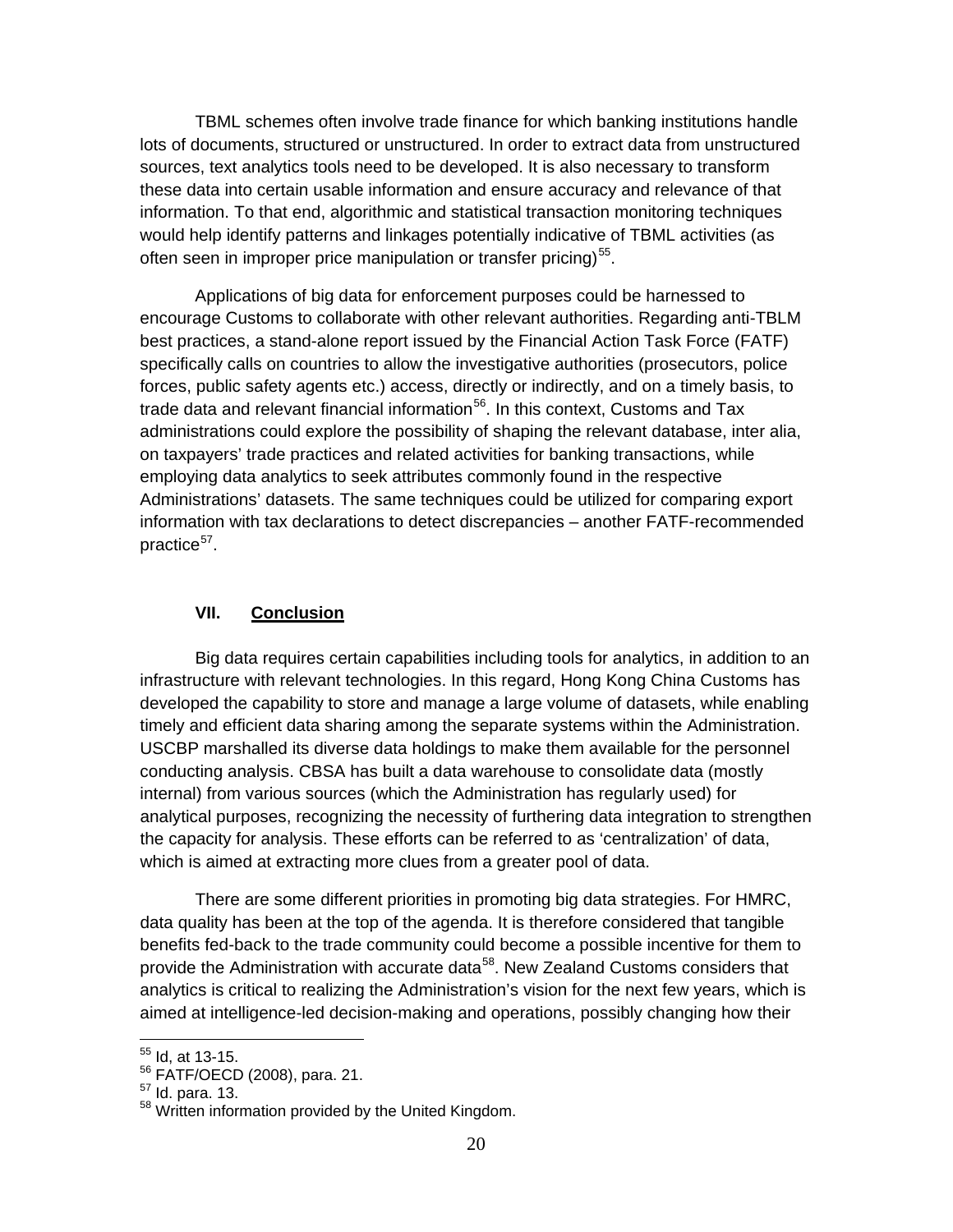tasks are performed<sup>[59](#page-19-3)</sup>. USCBP estimates that its big data platform could have the potential to provide practical solutions (like predictive analytics) $60$ . CBSA finds it necessary to explore additional sources and types of information that could form the basis of actionable predictions<sup>61</sup>.

HMRC practices illustrate a certain progressive partnership with the private sector. It has been collaborating with the supply chain intermediaries which generate, store and transmit a variety of data for their business use. The Administration has synchronized its Customs intelligence platform with the business operators' systems to make sense of risks from a wider perspective<sup>[62](#page-20-2)</sup>. This would probably enhance its risk identification/assessment capacity while meeting the necessity of cross-checking data for accuracy. From another viewpoint, it could be said that businesses also have borne some responsibility in pursuit of effective border control – the common goal for both public and private sectors<sup>[63](#page-20-3)</sup>.

Big data is not a static concept as it has ever-evolving applications and a potential to produce a sea change in how Customs field officers perform their duties, affecting how organizational resources are allocated to support their tasks to be accomplished. There is nonetheless a concern about what could happen if a Customs administration blindly pursues the incorporation of the data being collected externally into its day-to-day operation without examining the veracity of those data. A false sense of security and threats caused by improper/imprecise assessment of risks will almost invariably result in decreased Customs capacity in intelligence-led enforcement. As such, applications of big data alone will not necessarily guarantee that Customs enforcement becomes smarter.

Last but not least, Customs could compromise the security of its information management system that should affect every facet of the service, as the network is built up with outside entities. The Internet of Things technology, among other things, is of direct relevance to this problem since it allows the Customs intelligence platform to interact with multiple devices (that could be large in number and located across the globe), while making it susceptible to unwanted actions or destructive forces – typically represented by cyberattacks. Bearing this in mind, it is worth considering how Customs administrations should prepare to cope with such future contingencies. For one thing, enhanced resilience of the Customs data repository should certainly strengthen the Administration's business continuity processes, which is crucial to the sustainability of international trade in times of emergency.

<span id="page-20-0"></span>

<span id="page-20-1"></span>

<sup>&</sup>lt;sup>59</sup> Written information provided by New Zealand.<br><sup>60</sup> Written information provided by the United States.<br><sup>61</sup> Written information provided by the United Kingdom.<br><sup>62</sup> Written information provided by the United Kingdom.

<span id="page-20-3"></span><span id="page-20-2"></span><sup>63</sup> Besides, HMRC's current challenge includes further collaboration with stakeholders toward earlier submission and sharing of cargo-related information. (Id.) For instance, e-commerce could be discussed in this context due to the nature of transactional data (that always 'precede' the physical distribution).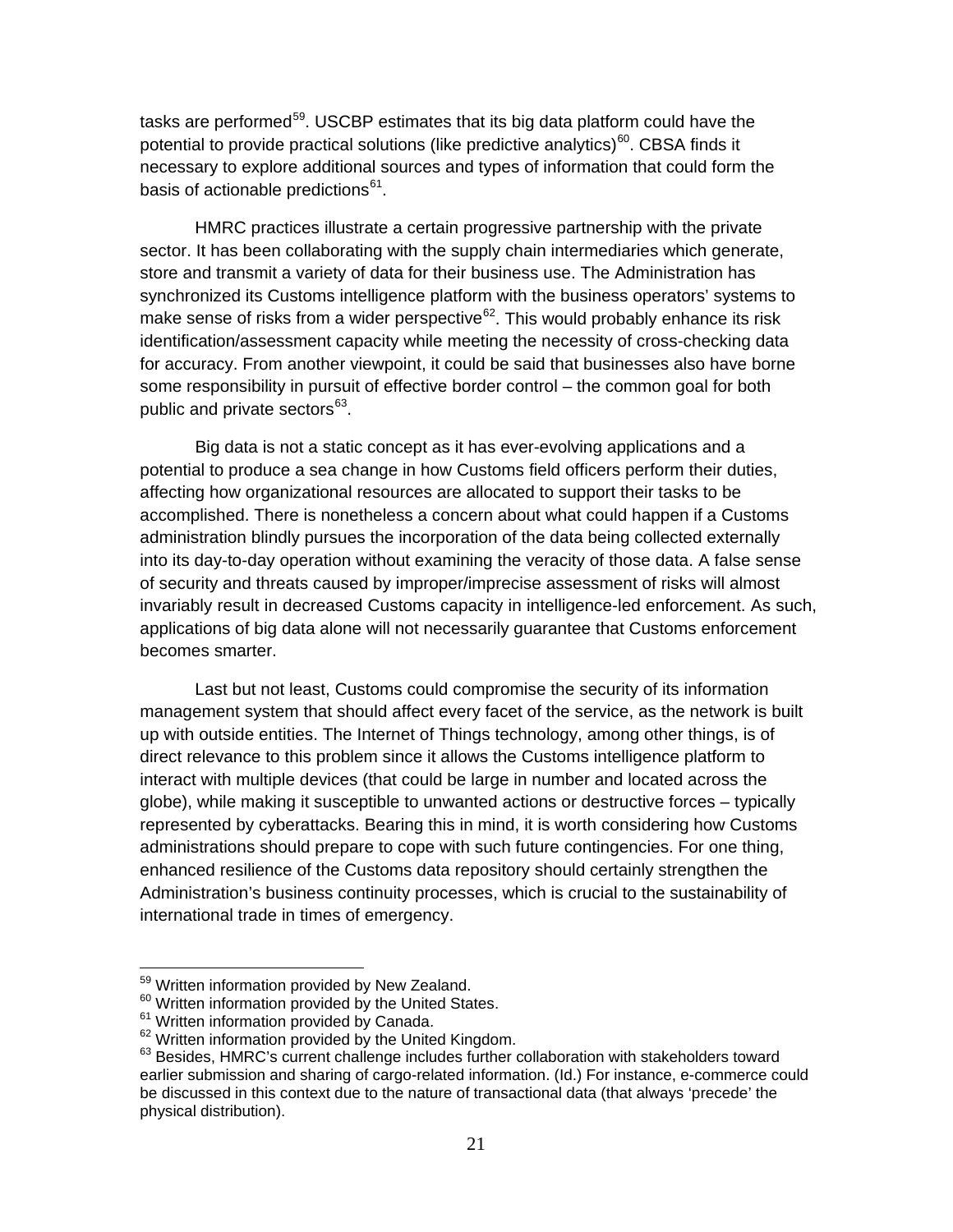### **References**

- 1. Cleary, Duncan (2017), 'Big Data Analytics for Better Revenue Administration', IMF Public Financial Management Blog, [http://blog](http://blog-pfm.imf.org/pfmblog/2017/02/big-data-analytics-for-better-revenue-administration.html)[pfm.imf.org/pfmblog/2017/02/big-data-analytics-for-better-revenue](http://blog-pfm.imf.org/pfmblog/2017/02/big-data-analytics-for-better-revenue-administration.html)[administration.html](http://blog-pfm.imf.org/pfmblog/2017/02/big-data-analytics-for-better-revenue-administration.html) (last visited 7 March, 2017).
- 2. EMC (2012), Press Release, 'New Digital Universe Study Reveals Big Data Gap: Less Than 1% of World's Data is Analyzed; Less Than 20% is Protected',<http://www.emc.com/about/news/press/2012/20121211-01.htm> (last visited 7 March, 2017).
- 3. Rijmenam, Mark van (2013), 'Why The 3V's Are Not Sufficient To Describe Big Data', Datafloq,<https://datafloq.com/read/3vs-sufficient-describe-big-data/166> (last visited 7 March, 2017).
- 4. Adamov, Abzetdin (2015), 'Understanding Big Data: 3Vs of Big Data', posted on his blog, [https://aadamov.wordpress.com/2015/04/24/understanding-big-data-](https://aadamov.wordpress.com/2015/04/24/understanding-big-data-3vs-of-big-data/)[3vs-of-big-data/](https://aadamov.wordpress.com/2015/04/24/understanding-big-data-3vs-of-big-data/) (last visited 7 March, 2017).
- 5. Gerasimou, Vicke (2016), 'Big Data and the 3Vs: What is the fourth 'V' and what are the implications for not embracing it?', Think Big, [https://www.thinkbiganalytics.com/2016/03/29/big-data-3vs-fourth-v](https://www.thinkbiganalytics.com/2016/03/29/big-data-3vs-fourth-v-implications-not-embracing/)[implications-not-embracing/](https://www.thinkbiganalytics.com/2016/03/29/big-data-3vs-fourth-v-implications-not-embracing/) (last visited 7 March, 2017).
- 6. AAAS-FBI-UNICRI (2014), *National and Transnational Security Implications of Big Data in the Life Sciences* (Joint project), American Association for the Advancement of Science, available at [https://www.aaas.org/report/national-and](https://www.aaas.org/report/national-and-transnational-security-implications-big-data-life-sciences)[transnational-security-implications-big-data-life-sciences.](https://www.aaas.org/report/national-and-transnational-security-implications-big-data-life-sciences)
- 7. Hu, Margaret (2015), 'Small Data Surveillance v. Big Data Cybersurveillance', Washington & Lee Legal Studies Paper No. 2016-6, PEPPERDINE LAW REVIEW, Vol. 42: 773, available at [http://papers.ssrn.com/sol3/papers.cfm?abstract\\_id=2731344.](http://papers.ssrn.com/sol3/papers.cfm?abstract_id=2731344)
- 8. PCAST Report (2014), *Big Data and Privacy: A Technological Perspective*, Executive Office of the President, US.
- 9. Davenport, Thomas H (2014), *Big Data at Work: Dispelling the Myths, Uncovering the Opportunities*, Harvard Business Review Press, US (ISBN: 978- 1-42216-816-5).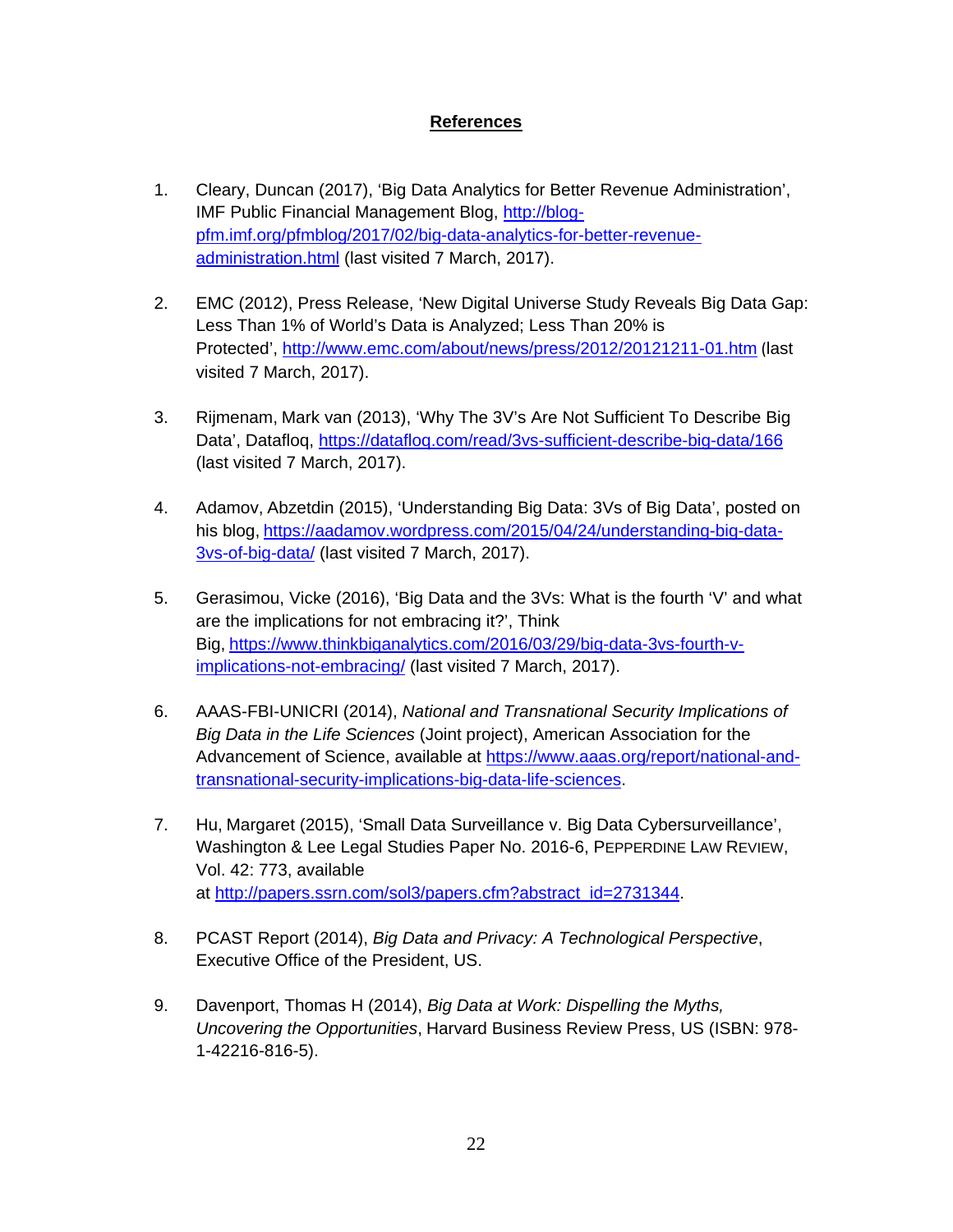- 10. Mayer-Schönberger, Viktor and Cukier, Kenneth (2013), *Big Data: A Revolution That Will Transform How We Live, Work, and Think*, John Murray, UK (ISBN: 978-1-84854-792-2).
- 11. McNulty, Eileen (2014), 'Understanding Big Data: Machine Learning', Dataconomy,<http://dataconomy.com/understanding-big-data-machine-learning/> (last visited 7 March, 2017).
- 12. Oberlin, Steve (2012), 'Machine Learning, Cognition, and Big Data', CA (unavailable at the corporate website).
- 13. Naughton, John (2016), 'Why the internet of things is the new magic ingredient for cyber criminals', The Guardian, [https://www.theguardian.com/commentisfree/2016/oct/02/brian-krebs](https://www.theguardian.com/commentisfree/2016/oct/02/brian-krebs-ddos-attack-google-protection-cybercrime)[ddos-attack-google-protection-cybercrime](https://www.theguardian.com/commentisfree/2016/oct/02/brian-krebs-ddos-attack-google-protection-cybercrime) (last visited 7 March, 2017).
- 14. TechTarget (2016), *Time to Toughen Up for IoT*, SearchSecurity.com epublication, available at <http://searchsecurity.techtarget.com/> (last visited 7 March, 2017).
- 15. Baiba, Ziv (2016), 'Start small, think big: big data!', WCO NEWS N. 79, World Customs Organization.
- 16. Prow, Charles (2014), *'*Putting Analytics at the Border Would Increase Security, Convenience (Industry Perspective)', Government Technology, [http://www.govtech.com/federal/Putting-Analytics-at-the-Border-](http://www.govtech.com/federal/Putting-Analytics-at-the-Border-Would-Increase-Security-Convenience-Industry-Perspective.html)[Would-Increase-Security-Convenience-Industry-Perspective.html](http://www.govtech.com/federal/Putting-Analytics-at-the-Border-Would-Increase-Security-Convenience-Industry-Perspective.html) (last visited 7 March, 2017).
- 17. Engelen, Errol van (2015), 'Big Data Will Effectively Fight Terrorism In The World', Datafloq, [https://datafloq.com/read/big-data-will-effectively-fight](https://datafloq.com/read/big-data-will-effectively-fight-terrorism/785)[terrorism/785](https://datafloq.com/read/big-data-will-effectively-fight-terrorism/785) (last visited 7 March, 2017).
- 18. Greenemeier, Lary (2012), 'Avatar Officer Installed at Arizona-Mexico border Station', Scientific American, [http://www.scientificamerican.com/article/avatar](http://www.scientificamerican.com/article/avatar-officer-installed-mexico-border/)[officer-installed-mexico-border/](http://www.scientificamerican.com/article/avatar-officer-installed-mexico-border/) (last visited 7 March, 2017).
- 19. Marr, Bernard (2016), *Big Data in Practice: How 45 Successful Companies Used Big Data Analytics to Deliver Extraordinary Results*, John Wiley & Sons, UK (ISBN: 978-1-119-23138-7).
- 20. PwC US (2015), *Goods Gone Bad: Addressing Money-laundering Risk in the Trade Finance System*, available at [http://www.pwc.com/us/en/risk-assurance-](http://www.pwc.com/us/en/risk-assurance-services/publications/trade-finance-money-laundering.html)